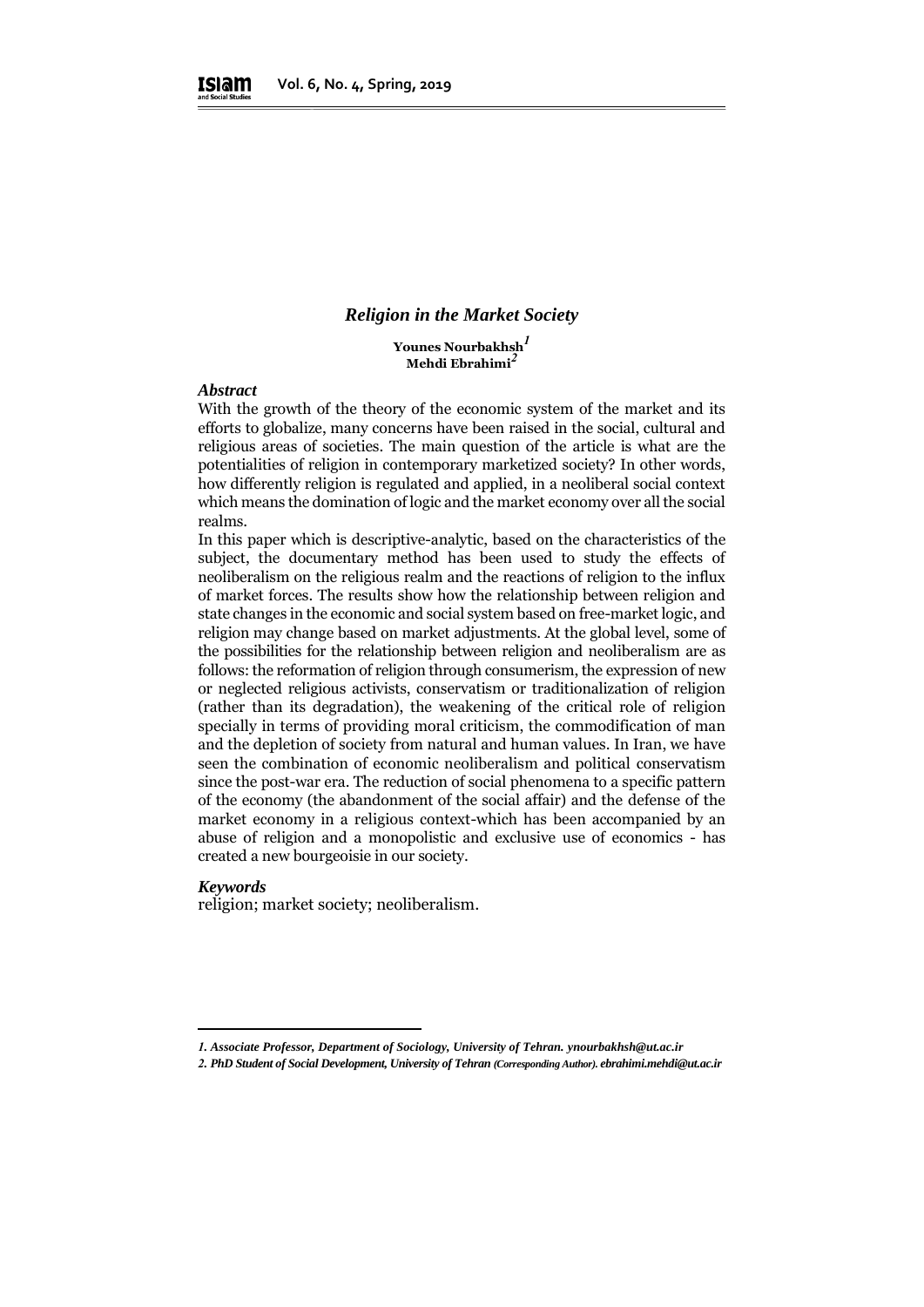فصلنامه علمی ــ پژوهشی

# الللكا ونطالعت جتأى

سال ششم، شماره چهارم (پیاپی ۲۴)، بهار ۱۳۹۸ (صفحات ٧٩-١٠٣)

دین در جامعهٔ بازار

تاريخ يذيرش: ١٣٩٧/١٠/٢٢

يونس نوربخش\* مهدي ابراهيمي \*\*

#### حكىدە

یر سش اصلی مقاله این است که در جامعهٔ بازاری شدهٔ معاصر، چه امکانهایی فراروی دین قرار دارد؟ بهعبارت دیگر، آیا دین در یک زمینهٔ اجتماعی نولیبرال که ناظر به تسلط منطـق و اقتصاد بازار بر همهٔ قلمروهای اجتماعی است به شکل متفاوتی تنظیم میشود؟ در این نوشتار، توصیفی ــ تحلیلی، بـرای بررسی اثـرات نولیبرالیسـم بـر قلمـرو دینـی و واکنشهای دین به هجوم نیروهای بازار، از روش اسنادی استفاده شده است. نتـایج نشـان می دهد که در نظام اقتصادی و اجتماعی مبتنی بر منطق بازار آزاد، رابطهٔ دین و دولت تغییر می کند و ممکن است دین، براساس تنظیمهای بـازار، تغییـر صـورت پیـدا کنـد. در سـطح جهانی، برخی از امکانهای رابطهٔ دین و نولیبرالیسم به این قرار است: بازشکل گیری دین از طریق مصرف گرایی، ابراز وجود کُنش گران (جنبشهای) دینی جدید یا نادیده گرفتهشده؛ محافظه کار یا سنت گراشدن دین؛ تضعیف نقش انتقـادی دیـن (خاصـه از حیـث ارائـهٔ نقـد اخلاقی)؛ کالابی شدن انسان و تھی شدن جامعه از ارزش های طبیعی و انسانی. در ایـران نیـز ترکیب نولیبرالیسـم اقتصـادی و محافظـه کاری سیاسـی از دوران پــس از جنـگ، تقلیــل یدیدههای اجتماعی به الگوی خاصی از اقتصاد (رهاکردن امر اجتماعی) و دفـاع از اقتصـاد بازار در یک زمینهٔ دینی \_استفادهٔ ابزاری از دین و استفادهٔ انحصاری و رانتـی از اقتصـاد \_ نوعي بورژوازي جديد در جامعهٔ ما يديد آورده است.

#### كليدواژهها

دين، بازار، جامعهٔ بازار، نوليبراليسم.

تاریخ دریافت: ۱۳۹۷/۵/۱۷

\* دانشبار گروه جامعهشناسی دانشگاه تهران، رئیس کر سی یونسکو در سلامت اجتماعی و توسعه ynourbakhsh@ut.ac.ir \*\* دانشجوي دكتري جامعهشناسي (توسعهٔ اجتماعي) دانشگاه تهران (نويسندهٔ مسئول) ebrahimi.mehdi@ut.ac.ir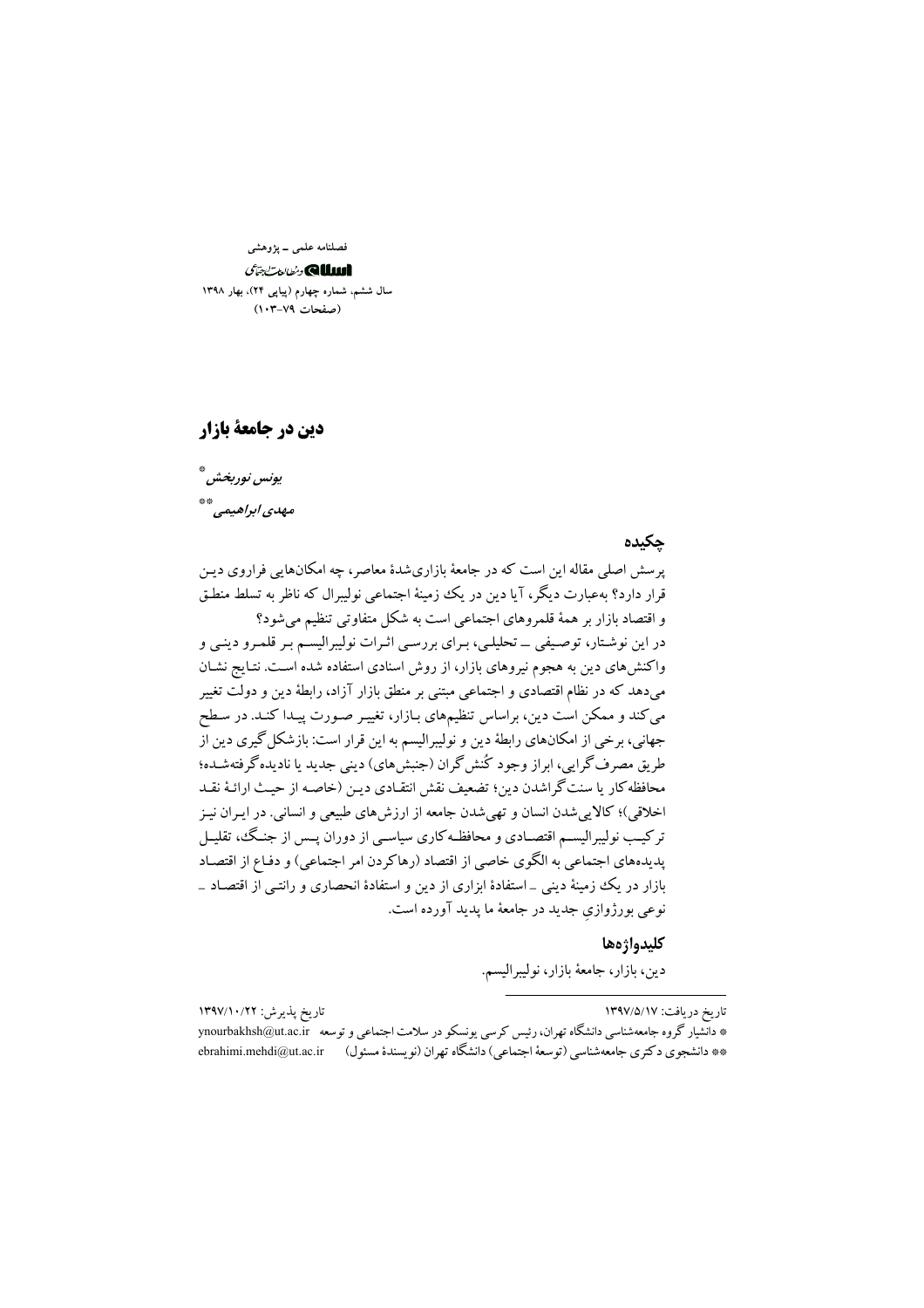#### بيان مسئله

شاید طی سالهای گذشته هیچ مفهومی در علوم اجتماعی به اندازهٔ نولیبرالیسم جلب توجـه نكرده باشد (Packworth, 2012: p.8). جهاني شدن \_ حـداقل از حيـث اقتصـادي \_ بـدون بسـط فراگیر جوزهٔ مازار، مصرف گرایی و اشاعهٔ گستردهٔ تفکر نولیبرال چندان قابل تصور نیست؛ حتى گفتهشده كه جهاني شدن؛ يعنبي نوليبرالي شـدن (ابـاذري، ١٣٩٥: ص١٢)، و نوليبراليسـم، یروژهٔ جهانی شدن است (راغفـر، ۱۳۹۶: ص۶). منطـق بـازار و احکـام و ابزارهـای آن، یـک رهیافت سیاست گذارانهٔ نـولیبرالی را تشـکیل می دهـد کـه در قلمروهـای اجتمـاعی (ماننـد: قلمرو دینی) هم اِعمال میشود. بازار، در همهٔ نقاط دنیا به یک مفهوم کلیـدی بـدل شـده و تمام گفتمانهای روزمره و واقعیتهای سیاسی را تحتالشعاع قـرار داده اسـت (ودادهیـر، ۱۳۸۲: ص۱۶۲). از سوی دیگر، دین در مرکز بسیاری از تحولات اجتماعی و سیاسی معاصر .<br>قرار دارد و مطالعهٔ دین کـه چنددهـه منزلـت حاشـیهای داشـت، اکنـون ضـرورت علمـی و سیاسی پیدا کرده است (Turner, 2011: p. 3). تغییر روابط میـان دیـن و دولـت در محیطـی کـه هرچه پشتر جهانی می شود، مطالعهٔ دین را در این روز گیار وارد مسیرهای تیازهای کیرده است. اقتصاد سیاسی جدیدی که از دههٔ ۱۹۸۰ بر جهان مسلط شد، پیامدهای عمیقے ٍ برای سازمانهای دینی و همچنین اعتقادات، شبوههای عمـل و تجلـی دیـن در تمـامی جهـان بـه همراه داشته است.

این تغییرات با تشدید جهانی شدن مقـارن شـده اسـت؛ پدیـدهای فرهنگـم بـا سـو بههای بههمهم تبطِ اجتماعی، سیاسی، اقتصادی و دینی. مفهوم جهانیشـدن، بـه درهـم فشردهشـدن جهان و تراکم آگاهی نسبت به جهان بهعنوان یک کل دلالت دارد (رابرتسون، ۱۳۸۵: ص۵۳). باید توجه داشت که مدرنیته (یـا مدرنیزاسـیون) از مسـیرهای متنـوعی میگـذرد و تحولات کنونی اثر گذار پر دین را می توان از حیث شکل گیری فرهنگ بهوسیلهٔ اقتصاد (مصرف گرایبی و نولیبرالیسم) از منظری جهانبی نگریست (martikainen & Gauthier, 2013: p.1<sub>-2</sub>). این تحولات حتی غرب را بهسوی یک جامعهٔ متکثر فرهنگی و دینبی پیش بـرده اسـت. بـا توجه به این مسائل، پرسش اصلی مقالـه ایـن اسـت کـه در زمانـهٔ تسـلط اقتصـاد بـازار، چـه امکانهایی فراروی دین قرار می گیرد و واکنش دین به تاختوتاز نیروهای بازار چیست؟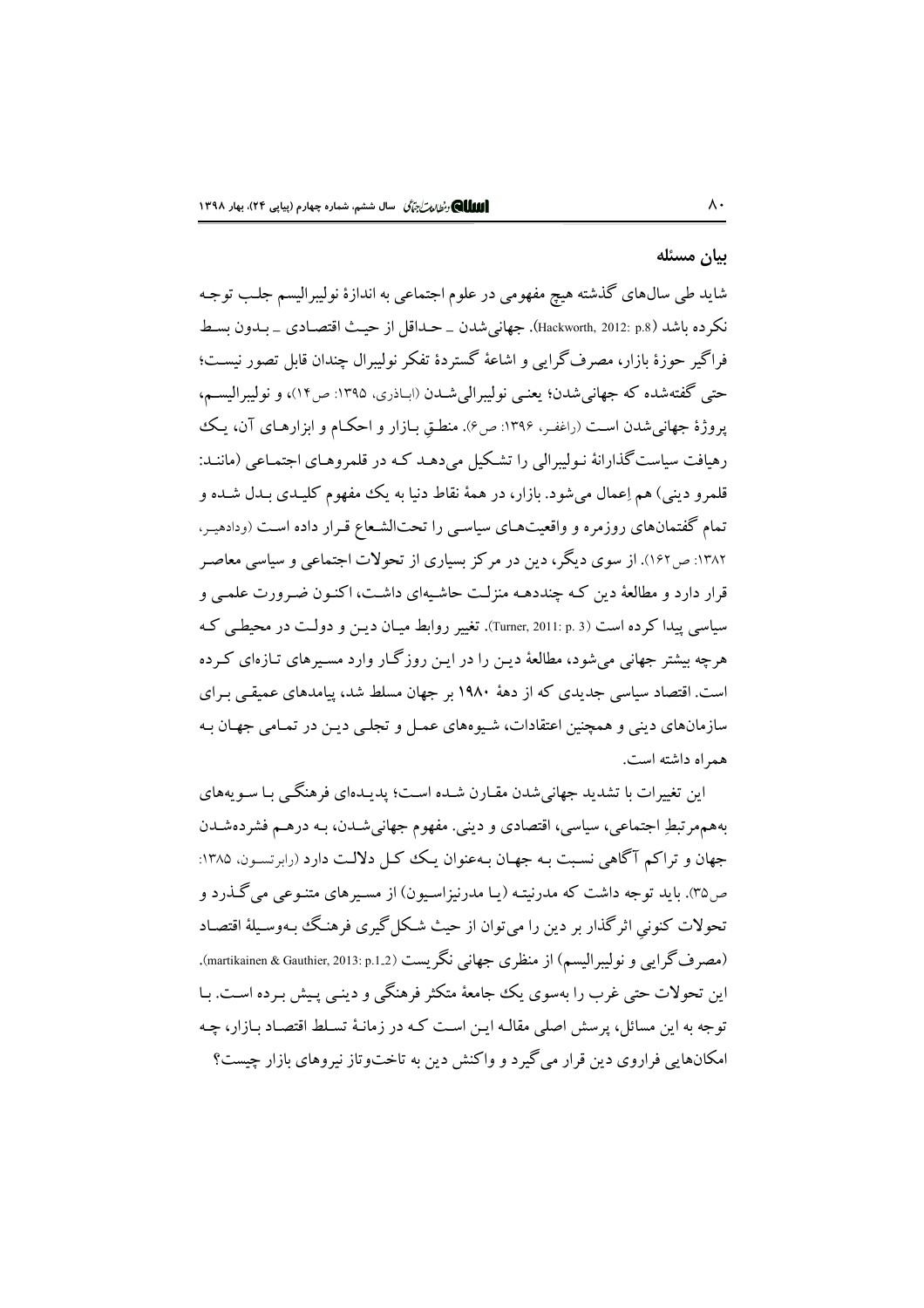# ۱. جامعهٔ بازار<sup>۱</sup>

در دهههای اخیر، مدلهای بازار بر استراتژیها و تعبیرهای مربوط به ادارهٔ امور اجتمـاعی و اقتصادی سیطره یافته است؛ اعم از این کـه ایـن سـیطره در قالـب تجدیـد سـاختار نـولیبرالمی اقتصادهای پیشرفتهٔ سرمایهداری باشد یا در قالب مباحث اقتصـادهای در حال گـذار، جوامـع یساکمونیستی یا برنامههای تعدیل ساختاری در کشورهای در حال توسعه. ایدهٔ بـازار از حـد مُدلهای مربوط به هماهنگ سازی امـور اقتصـادی فراتـر رفتـه و بـا اصـول گسـتر دهتری در زمينهٔ تنظيم اجتماعي و ڭنش اجتماعي ارتباط يافته است (اسليتر و تونكيس، ۱۳۸۶: ص۱۰\_۹).

جامعهٔ بازار، جامعهای است که همهٔ جنبههای آن به شیوهی فزایندهای زیر سیطرهٔ مبادلـهٔ یولم <sub>،</sub> کالاها قرار گرفته است. به قول کارل پولان<sub>ی</sub> <sup>؟</sup>، در این جامعـه، بازارهـا، عامـل اساســی سامان خشب به زندگے اجتماعے ، سیاسے و فرهنگے قلمداد مے شوند (spies\_buther, 2012: p.3). انديشيدن دربارة نظم اجتماعي برحسب مفهوم جامعـهٔ بـازار، مسـتلزم تقـدمقائل شـدن بـراي بک شبوهٔ مبادله است که بر سایر شیوهها مسلط شده، است (اسلیتر و تونکیس، ۱۳۸۶: ص۲۱).

اندیشهٔ اجتماعی مدرن برای مشخص کردن تفاوت جامعهٔ سنتی و جامعهٔ بازار مدرن، سه ویژگی اصلی را مورد توجه قـرار داده کـه بـهظـاهر ویژگی&ای قطعـی پیـدایش ایـن نظـم اجتماعي انسد: تقسيم كبار، كالايي شبدن و يولي شبدن و محاسبه كردن (همسان: ص٣٩). بازاری شدن چشمگیر امور مختلف (یعنی نفوذ و گسترش مبادلات بازار تا حـد یـک اصـل اجتمـاعي) سا بسـط جريــان يولي شــدن ارتسـاط دارد. سازار، جايگــاهي سراي پديــداري ویژگی هایی چون: فردگرایی، عقلانیت، تقسیم کار و کالاییشدن است و نیرویی است ک این ویژ گے ها را به سراسر جهان اجتماعی تسری مے دهد.

در سال@ای اخیر، توسعهٔ دامنهٔ ساختارها و ارزشهای بـازار، نـه فقـط بـازار را بـهعنوان راه حلی اقتصادی، بلکه به عنوان قالبی اجتماعی و سیاسبی کـه غایـت تنظیم کننـدهٔ آن مـورد تردید است، به جایگاهی برای نزاع و مبارزه تبدیل کرده است.

<sup>1.</sup> Market Society

<sup>2.</sup> Karl Polanvi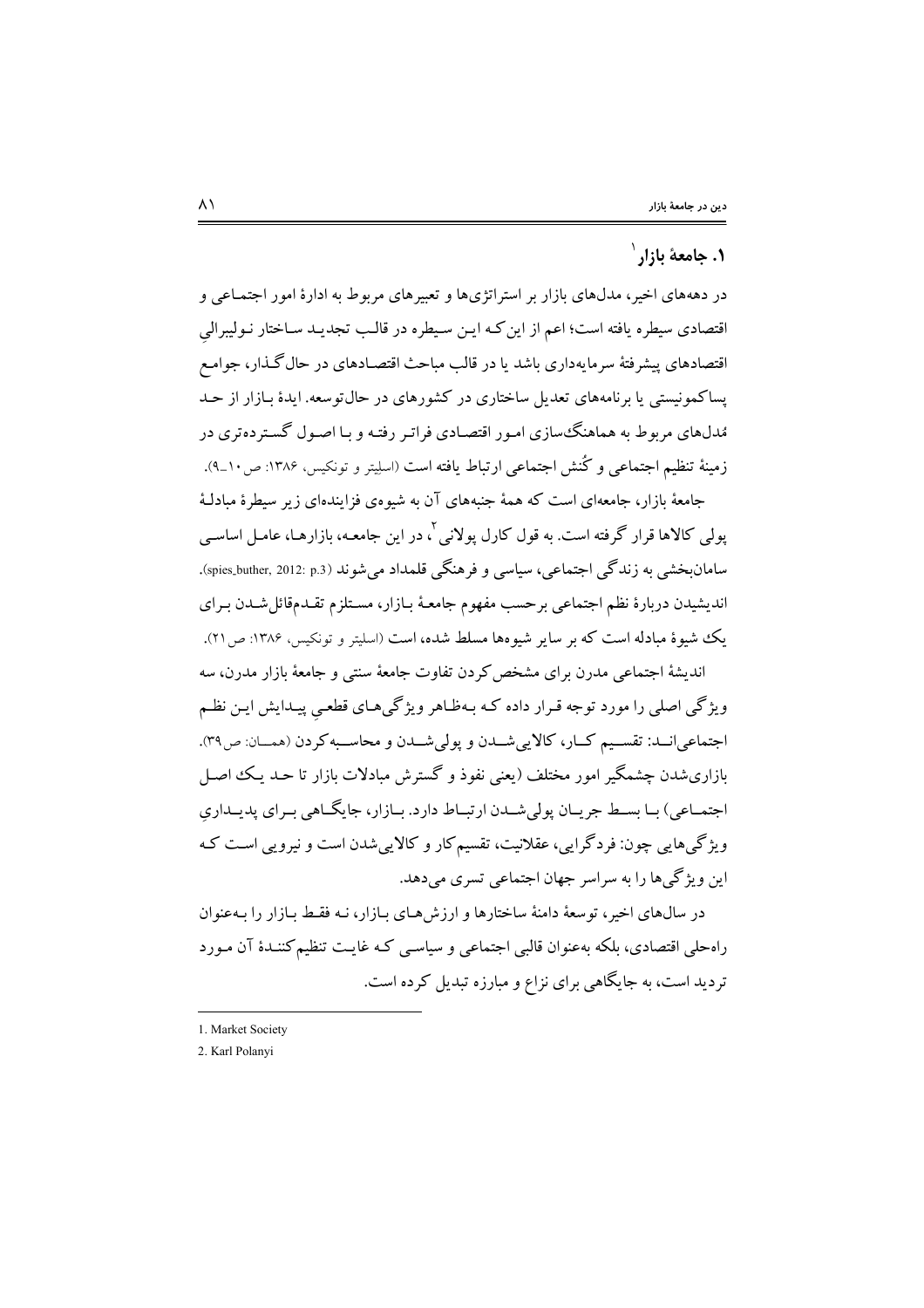# ۲. تفسیرهای کلاسیک از رابطهٔ دین و اقتصاد

تبیینهای کلاسیک از نسبت دین و اقتصاد، از جمله شامل نظریـهٔ کـارل مـارکس از جامعـه است که در آن، مهمترین جایگاه در مدل موسوم به زیرساختار \_ روساختار به اقتصاد تعلـق دارد. مارکس و انگلس در عبارتبی مشهور، مذهب (بهویژه مسیحیت غرببی و کاتولیسیسم) را افيون تودهها و ملتها خواندند (ويلم، ١٣٨۶: ص٧). به باور ماركس، مـذهب بهسـان همـهٔ ابدئولوژیها باز تاب یک حقیقت است؛ اما حقیقتبی کـه وارونـه شـده اسـت. از آنجـا کـه مردم نمی توانند تألم و ستمدیدگی خود را حاصل نظام سرمایهداری ببینند، ستمدیدگی شـان شکل مذهبی به خود می گیرد (ریتزر، ۱۳۹۳: ص۱۰۶). مـاکس وبـر نیـز سـهم عمـدهای بـرای مذهب و رابطهاش با اقتصاد درنظر گرفته است. رویک د تفسیری او نیاظ بیه تبأثیر اصبول اخلاقی دینی است. وی تلاش کرد تا در باید چرا و چگونه سرمایهداری - نیروی محرک مدرنیزاسیون \_ در غرب یا گرفت و در سایر نقاط جهان نه. به جای تقلیل واقعیت اجتمـاعی به اقتصاد \_ادعاى منتقدان ماركس \_ وبر از رابطهٔ دوسویهٔ دیـن و اقتصـاد سـخن گفـت. در دیدگاه وبر، هر قدر ادیان، بیشتر مبتنی بر رستگاری بودهاند، تنش میان آنها و دنیا شـدیدتر بوده است. این مسأله ناشبی از معنـای رسـتگاری و جـوهر تعـالیم مـذهبی|ی اسـت کـه بـه اخلاقيات تبديل مي شوند (وبر، ١٣٨۴: ص٣٧٥). به هـر روى، از اواخـر دهـهٔ ١٩٧٠، جهـان از عصر سرمایهداری صنعتی فوردیست \_ تسلط کسبوکارهای بـزرگ کـه مشخصـهاش صرفهجویی مقیاس و روش های تولید استاندارد و عقلانی بود \_ وارد دوران پسافوردیست شد که ویژگی اش شیوههای انعطاف پذیر تر تولید، گسترش جهـانی فراینـدهای مربـوط بـه کار، جرخش فرهنگے <sup>(</sup> و فشردگے زمان \_ فضا بود (martikainen & Gauthier, 2013: p.4).

۳. سنخ شناسی بازگفتِ رابطهٔ دین و اقتصاد در زمان کنونی با توجه به اين تغييرات، رابطهٔ دين و اقتصاد را چگونه مي توان بررسـي كـرد؟ كارهـايي كـه در این حوزه انجام شده است، در چهار دستهٔ اصلی جای می گیرد: اولین مجموعه از این کارها بر رشد فرهنگ مصرفی و اثرات منفـی آن بـر دیـن تمرکـز

1. Cultural turn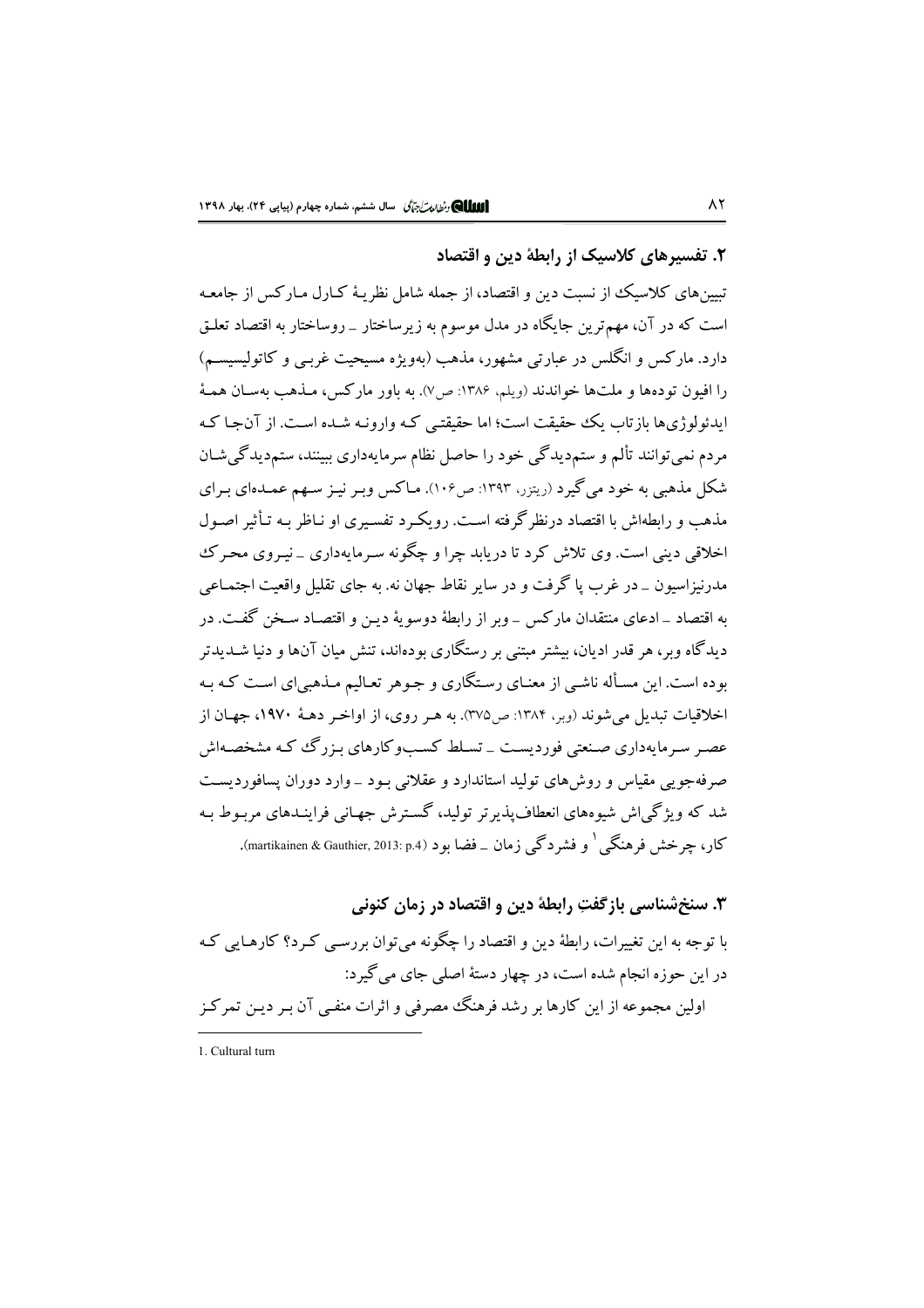دارد. اینجا با دو دیدگاه سروکار داریم: ۱\_ دیدگاه مارکسیستی یا نومارکسیستی که توسعهٔ سرمایهداری را برابر با رشد تعـارض، ازخودبیگـانگی و شـیءانگاری می دانـد؛ ۲\_ دیـدگاه نوسـتالژیکی کـه گُسسـتن از شـکلهای سـنتی مـذهب، فرهنـگ و اجتمـاع محلـی را بـا از دست٫فتن گوهر اخلاق و اجتماع مرتبط میکند.

دومین مجموعه از کارها و بـهجـای اینکـه رهـاورد سـرمایهداری مصـرفی را زوال دیـن بداند، به تأثیر این نوع سرمایهداری بر نهادهای دینی و چشمانداز دینی توجه می کنـد. پیتـر برگر<sup>۱</sup> از اولین متفکرانی بود که به این موضوع پرداخت و با اشاره به اینکه کلیسـاها هرچـه بیشتر دیوان سالارانه شدهاند، از این بحث کرد کـه آنهـا بـهمنظـور بقـا بایـد چیـزی متمـایز عرضه کنند. وید کلارک روف<sup>۲</sup>، ضمن بسط ایدههای برگر، زمینهٔ دینـی را بـه یـک بـازار معنوي و روحاني <sup>۳</sup> تشبيه کرد (ibid.: p.6). اگر بيذيريم کـه ديـن، خـود را بـه گونـهاي عرضـه می کند که گویی در یک بازار حضور دارد، می توان پرسید کـه منظـور از بـازار در اینجـا چیست و اینکه آیا مثلاً مصرف یک متن دینی، متفاوت از مصرف چیزهـای دیگـر اسـت؟ بازاري شدن دين، به معنى تعيين كنندگي عرضه و تقاضا است. عرضـه كنندگان ديـن مجـور به یک نوع رقابت با یکدیگر در جلب پیروان خود هستند. در حقیقت، در جهـان معاصـر، ارائهٔ یاداش های مناسب و توجه به خواست و سؤالات دینـداران اهمیـت می یابـد؛ البتـه انتقـال مفاهیم از یک زمینه به زمینهٔ دیگر، خالبی از چالش نیست، خاصـه مفهـومی مثـل دیـن کـه شــاید واردکر دن آن به عرصههای دیگر، بدون توجه به جنبههای معرفتشناختی، موجه نباشد.

در حالی که اولین مجموعه از کارهای یادشده، در مورد پیوند دیـن و اقتصـاد، قضـاوت ارزشی منفی دارد، دومین مجموعه، با شور و حـرارت (نـو) لیبـرال از ماهیـتِ ذاتـاً سـودمند بازارهای آزاد، انتخاب فردی و کثرتگرایی دفاع میکند.

سومین دسته از کارهایی که ناظر بـه بازگفـتِ رابطـهٔ دیـن و اقتصـاد اسـت، بـا تکیـه بـر انسانشناسي و جامعهشناسي ديـن، از ديـن بهـروزي و نيـكـُبختـي <sup>ا</sup> سـخن مي گويــد. ايـن

<sup>1.</sup> Peter Berger

<sup>2.</sup> Wade Clark Roof

<sup>3.</sup> Spiritual marketplace

<sup>4.</sup> Prosperity religion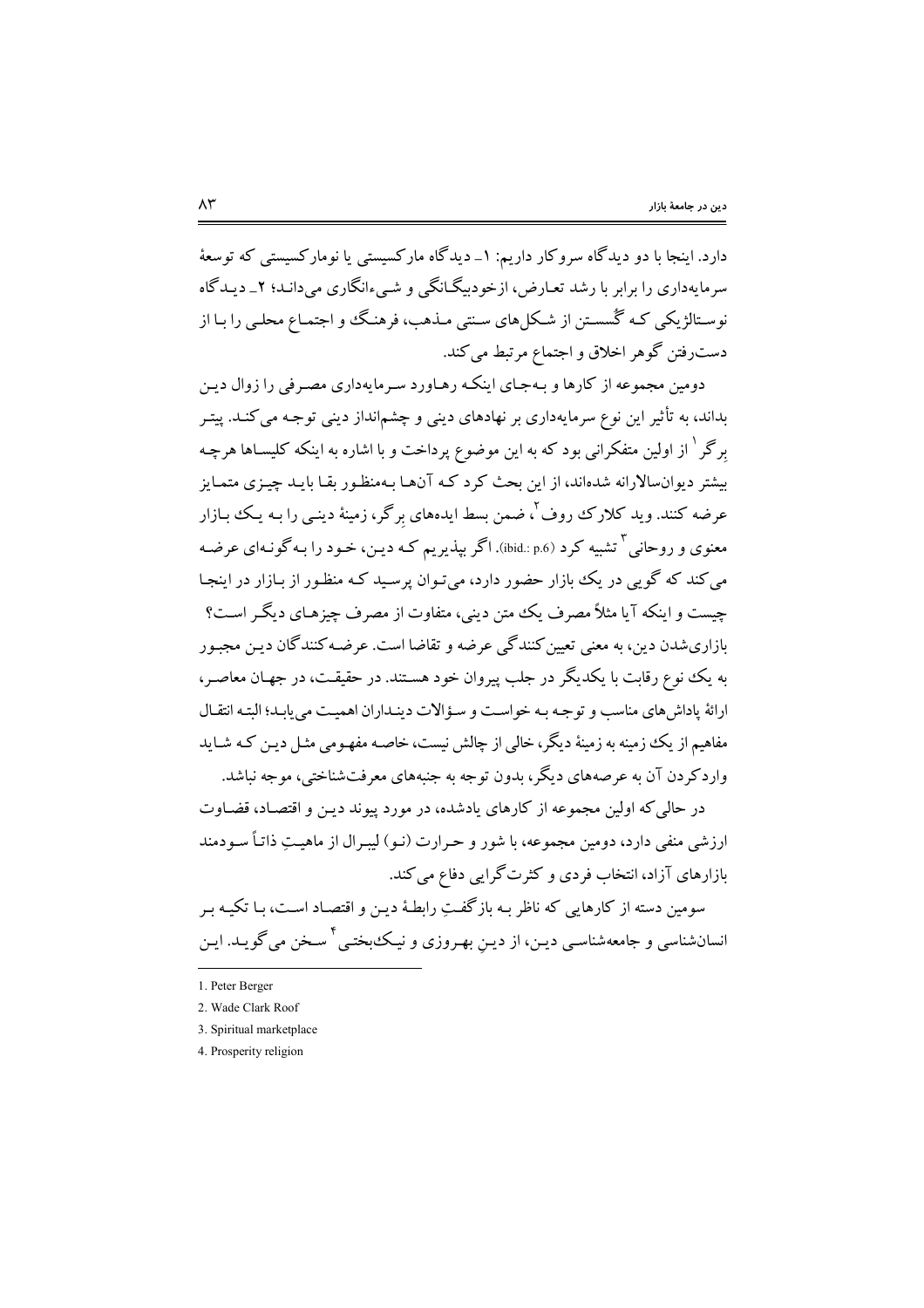مجموعه آثار، به يبدابي گونههايي از اَعمال ديني، قومي و اقتصادي توجه دارند كه بخشي از سرمایهداری مصرفی است. در این زمینه می توان از احیـای سِـحر و جـادو، غیب\_بـاوری و پیش گو پی سخن گفت. در شـرایطی کـه از افسـونزدایی از جهـان، در نتیجـهٔ سـرمایهداری تولیدی بحث شده است، افسون شدن دوبارهٔ زمینهٔ دینی را باید در کنار فشـارهایی دیـد کـه از جانب اقتصاد جهانی سرمایهداری وارد می شود.

جهارمین محموعه از کارهبا، محموعیه آثیار نویدیدی است کیه جهت آنهبا اقتصاد سیاسی نولیبرال جدید است اما بهطور معمول بر عرصههای نهادی خاص متمرکز می شـوند؛ مانند: تأمین رفاه، سـازمانهای دینـی و اعتقـادی و حکـمرانـی. بـه هـر روی، ربـطدادن ایـن عرصهها و تحولات به واقعیتهای گستردهتر اقتصادی و اجتمـاعی، چیـزی نیسـت کـه در تعداد زیادی از این آثار پتوان مشاهدهاش کرد.

## ۰\_۳. دین و اقتصاد سیاسی حدید

نظريهٔ سکولاريزاسيون ْ، نظريهٔ مدرنيته (يا به بيان دقيقتر، مدرنيزاسيون) است که در آن آن به سرنوشت مذهب توجه شده است. رابطهٔ میان مذهب، امیر سیاسبی و امیر اقتصادی را نمی توان برکنار از داستان مدرنیته دانست؛ خاصه اگر مدرنیزاسیون را برحسب ظهور اقتصاد سرمایهداری بازارمحور تعریف کنیم. یروژهٔ مدرنیته تلاش کرده به این پرسش دنیای مــدرن ياسخ دهد: چرا بايد نظم اجتماعي را تركيبي از امكانهاي فردي بيرون از چارچوب الهياتي دانست (pelanty, 2009: p.16). به قول ماركس، طي فرايند مدرنيته، تمام روابط ثابت و منجمد، همراه با پیش داوریها و عقاید کهنه و محتـرم وابسـته بـه آنهـا، بـه حاشـیه رانـده میشـود. هر آنچه مقدس است، دنبوی می شود و دست آخر، آدمیان ناچیار می شوند یا وضیعیت واقعے زندگی خویش روبەرو شـوند. ایـن جریان،هـا، مـا اعضـای جامعـهٔ مـدرن را بـه کجـا خواهد برد؟ مي توان گفت؛ به موقعيتهاي غريب و يارادوكسبي (بـرمن، ١٣٨١: ص١١٨). در چنین شرایطی است که بازار به نیروی سـازماندهندهٔ محـوری زنـدگی اجتمـاعی و سیاسـی بدل مي شود.

<sup>1.</sup> Secularization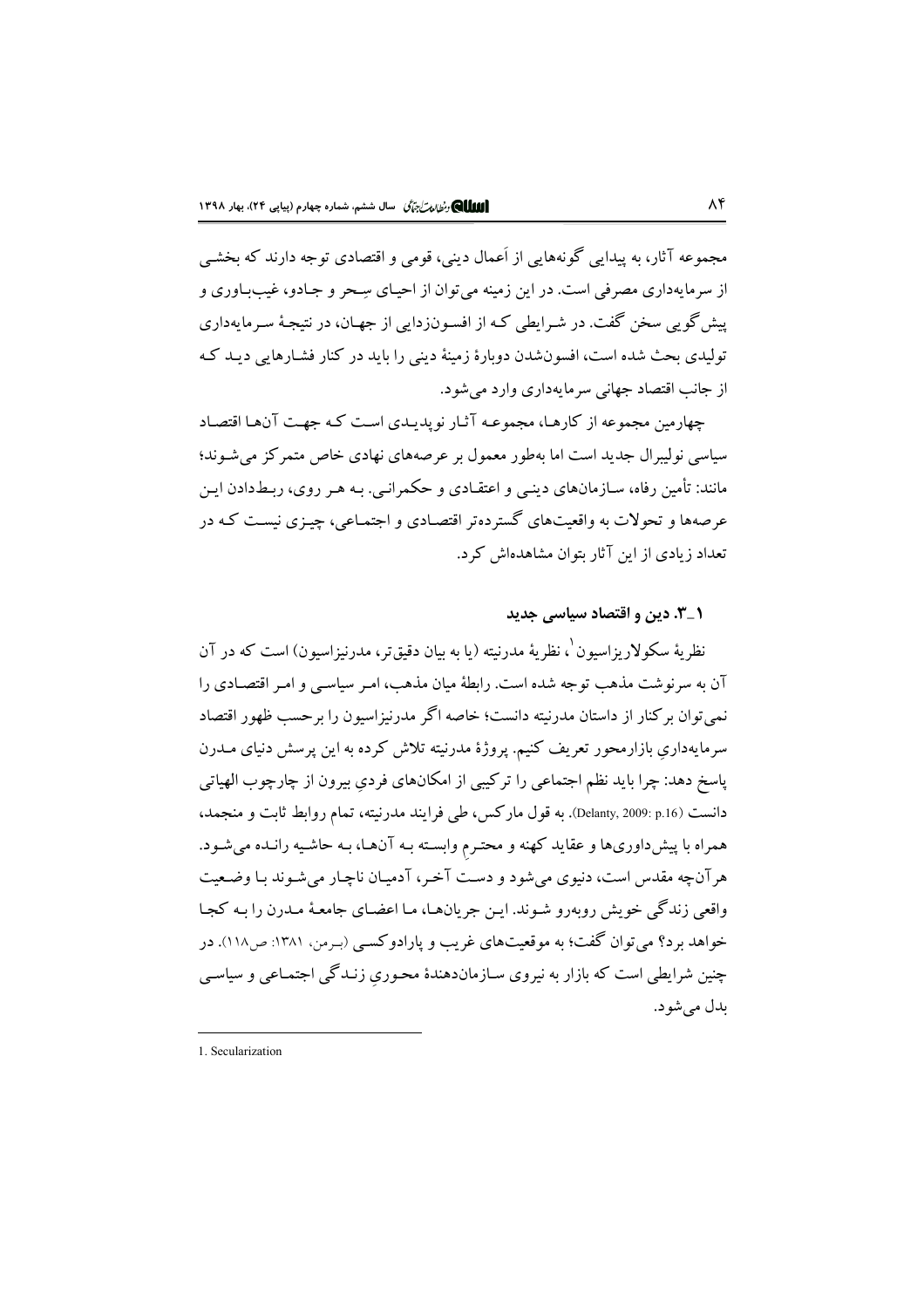پس ظهور بازار در مدرنیته را می توان پاسخ اقتصادی بـه یـک پرسـش سیاسـی دانسـت. طبق تفسیر کارل یولانی، سیاست آزادگذاری اقتصاد که از اوایل دهـهٔ ۱۹۰۰اشـاعه یافـت، علت اصلي ملي گرايي هـايي بـود كـه رهـاوردي جـز دو جنـگ جهـاني و ركـود بـزرگ اقتصادی نداشتند. در نتیجه، پس از سال ۱۹۴۵، تنظیم دولتی فعالیتهای اقتصـادی بـه قصـد کاستن از نابرابریها پُرطرفدار شد. در همین زمینه بود که استدلالهای «جان مینارد کینز <sup>۱</sup>» مبنبی بـر ایـن کـه بازارهـا بـه شـکل طبیعـی قـادر بـه ایجـاد تـوازن نیسـتند، بـه مـدل مداخلهجویانهتری از دولت (و در نهایت، شکل گیری دولت رفـاه در غـرب) منجـر شـد (Martikainen & Gauthier, 2013: p.12)

اما نولیبرالیسم درحالی که بهطور کامل مخالف کمونیسم، سوسیالیسم و هر نوع مداخلـهٔ فعالانـهٔ حکومـت بـود، ابتـدا مجموعـه انديشـههاي تکافتـاده و عمـدتاً جدّي گرفتهنشـدهٔ متفکرانی چون: هایک، فریدمن و دست کم برای مدتی کارل پـویر بـود کـه در دهـهٔ ۱۹۴۰ بهطور فعال شکل گرفته بود (هاروی، ۱۳۹۷: ص۱۵۵)؛ هرچند نولیبرالیسم را نمی توان به شکل .<br>یک نظریهٔ ناب تصور کرد، می توان آن را در قالب شعار «دولت کمتبر \_ بازار بیشتر» دیبد که کارکرد دولت را محدود به تضمین حقوق مالکیت، آزادی قـراردادی و صـرف هزینـهٔ نظامی می کند. در قاموس نولیبرال که از اواخر دههٔ ۱۹۷۰ گسترش یافت، آزادی فیردی از طريق اقتصاد سنجيده مي شود و بازار (يا سازوكار قيمتها) نقش اساسي در تنظيم اجتمـاعي دارد. بهعبارت دیگر، حوزهٔ اجتماعی بهعنوان شکلی از زمینهٔ اقتصادی بازتعریف می شـود (martikainen & Gauthier, 2013: p.13). بنابراين، اقتصاد بازار بر هر شكلي از زنـدگي و واقعيـت اجتماعی و کنش انسانی؛ از جمله امر مذهبی اثر می گذارد. با بسـط بـازار در فضـاهایی کـه توسط دولت و از طريق اصلاحات رفاهي گشوده شد، نوليبراليسم بهمثابـه يـك ايــدئولوژي تقويت شد. بازاري شدن نيز بـه نوبـهٔ خـود بـه تقويـت مصـرف گرايي بـهعنوان خلقووخـويي مطلوب \_ که مستلزم گسترش دائمي فرايند کالايي شدن است \_ منجر شد.

رابطهٔ میان دین و نولیبرالیسم، رابطهای تک سویه نیست. با گسترش جهـانی نولیبرالیسـم، هویتها و سازمانهای دینبی عـلاوه بـر اثرپـذیری از آن، در برابـرش واکـنش هـم نشـان

<sup>1.</sup> John Maynard Keynes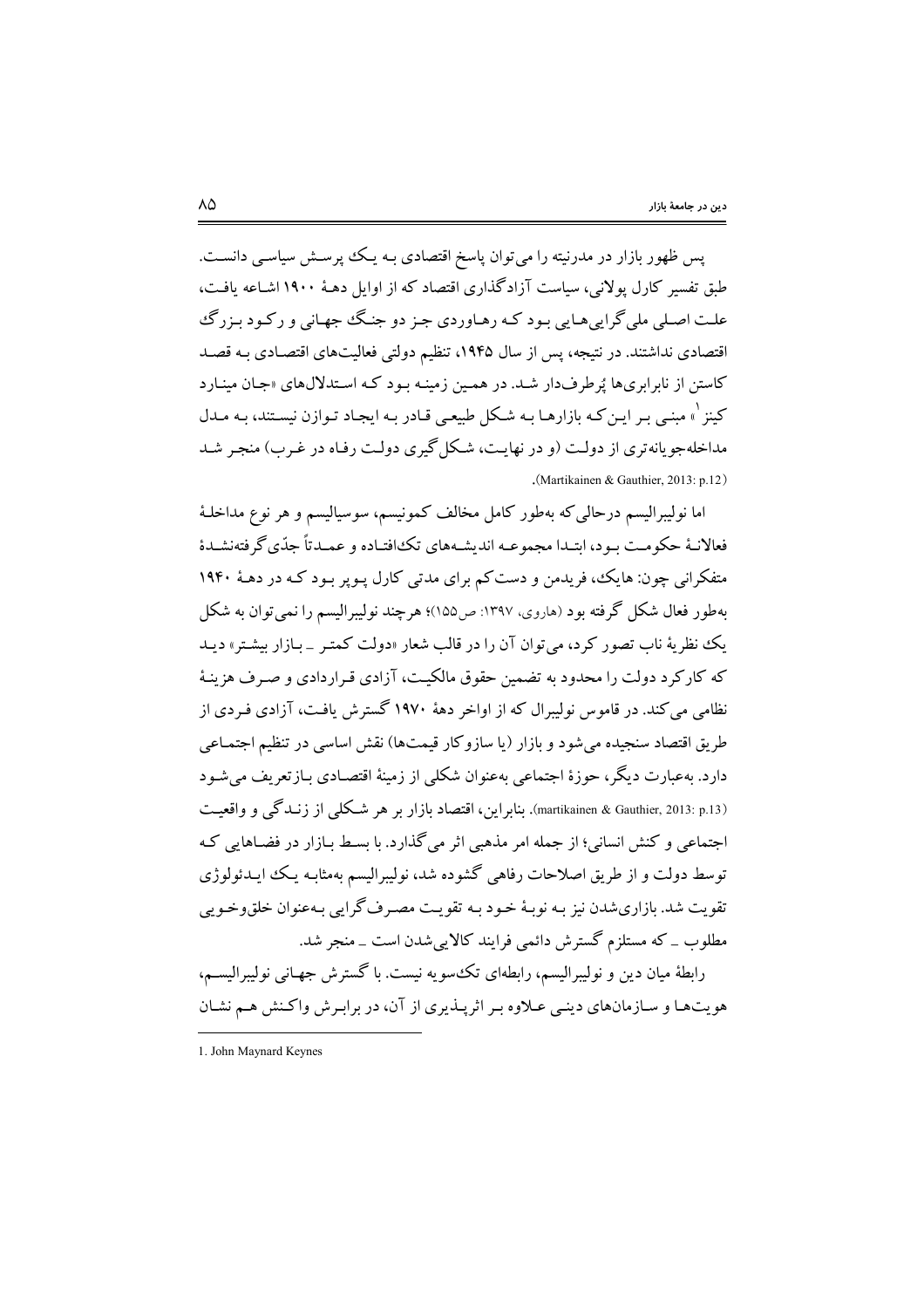مر دهند. يا توجه به ماهت هژمونيک ايدئولوژي نوليپرال که سياستها و رو بههاي مختليف اقتصادی، سیاسی و فرهنگی را شامل میشود و از منبع واحد یا متمرکز انتشار یا کنتـرل هـم برنمیخیزد، پیوند میان دین و نولیبرالیسم به جنبههایی فراتـر از مصـرف گرایبی راه میبـرد. دو صورتبندی گفتمانی ویژهٔ مسیحی در فضاهای مواجههٔ دین و نولیبرالیسم قرار میگیرد: ۱) پنتکستالیسم و ۲) سازمانها و شبکههای خواهان همگرایی کلیساها<sup>\</sup> که محرک و عامـل بسبج جنبش موسوم به دگر جهانی سازی<sup>۲</sup> تلقی می شوند. هر دو گفتمـان، درون یـک شـبکهٔ محلي \_ جهاني عمل مي كنند (ibid.: p.22).

طم دهههای اخیر، روابط غیرمنتظرهای بین نولیبرالیسم و جنبشهای دینی وجـود داشـته است؛ غیرمنتظره از این جهت که کُنش گران دینی جدیدی در نقاط مختلف جهان به میدان آمدهاند که مدتها نقش اقلبت را داشتند با محدود به مرزهای ملی شـان بودنـد. ایـن نقـش اقلیت از سـوبی، بـهمعنای راندهشـدن برخـی از هویتهـا، گروههـا و گفتمانهـا بـهمنزلتـی حاشبهای و رد دسترسی آنها به حوزهٔ عمومی است و از سـوی دیگـر، بـه تـلاش بعضـی از این عاملیتها برای ایجاد یک حوزهٔ عمـومی کثرتگرایانـه اشـاره دارد کـه همزمـان بـر تفاوت و برابری تاکید می کند.

نولسرالبســم بهمثابــه جابگــاه (Locus) و واســطهٔ (Medium) گفتمــان، در دهــهٔ ۱۹۸۰ در امریکای لاتین مطرح شد. بهعنوان «Locus»، اصطلاح نـولیبرال در جســتوجوی کنـار هـم قرار دادن علیه سیاستهای مداخله جو بانهٔ دولت است. بنـایراین «Locus» نیرویس اسـت کـه بنیان هسای ایسدئولوژیک مداخلسه گری دولــت را هــدف گرفتــه و خواســتار رویکــردی پساتوسعه گرا است که مبتنی بر آزادی بازار، رقابت و تنظیمزدایـی باشـد. بـهعنوان «Medium»، اصطلاح نولیبرالیسم، ناظر به پذیرش جهانیشـدن و اصـلاحات دولتـی و همچنـین سیاسـتهای ليبرال\_دموكراتيك و مخـالف جنـاح چـب اسـت (martikainen& Gauthier, 2013: p.24.25). نولیبرالیسم؛ البته مفهومی گستردهتر از اقتصاد بازار است و درون زمینهها، ملل و اقتصادهای مختلف، شکلهای متفاوتی به خود میگیرد، اما شباهت میان مللـی کـه ایـن ایــدئولوژی را

1. Ecumenical

<sup>2.</sup> Alterglobalist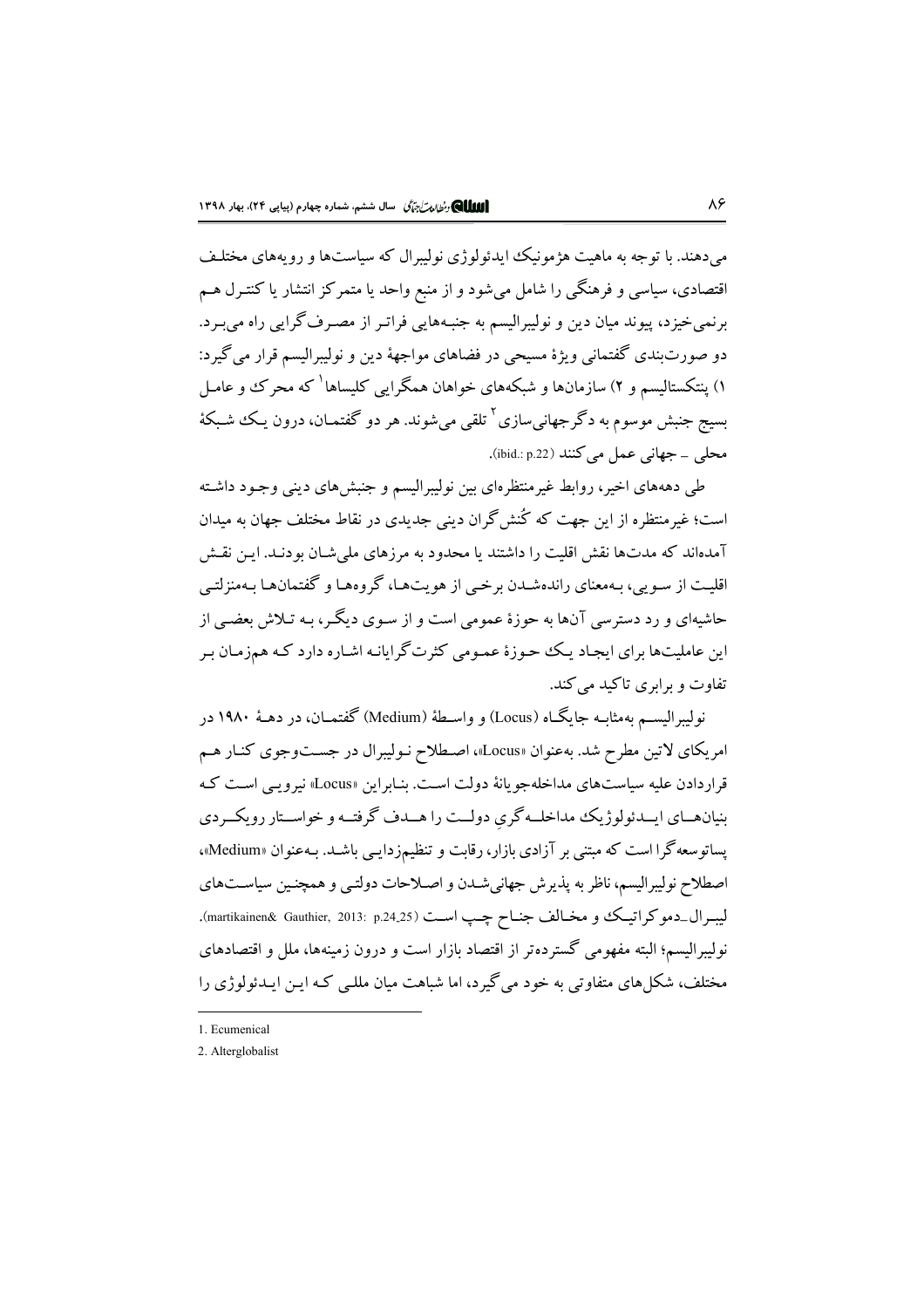به کاربستهاند، در حدی هست که همهٔ آنها را ذیل مقولهٔ نولیبرالیسم جای دهیم.

در ایـن وضـعیت، بـرای فهـم موقعیـت متغیـر عاملیتهـای دینـی بایـد هـمپوشـانی بـین د گر گـوني فضـاي سياسـي از طريــق دمو كراتيكــُسـازي، جلــوير دن نوليبرال١سـازي و اثـبر مشروعیتزدای افزایش نابرابری در کنار متکثرشدن هویتهای اجتماعی و فرهنگبی را کـه ناظر به پدیداری شکل های جدید مقاومت و گروه نیدی سیاسی است، مورد توجیه قیرار دهیم. در این زمینه، خاصه احیای هویت و سـازمانهای مــذهبی کـه مــوردنظر روشــنفکران سکولار، ساست مداران و گروههای جامعهٔ مدنی است، اهمیت دارد و این کـه آبـا مرتبوان از ماهيت سياسي استعمار هويت ديني يـا معنويـت توسـط منطـق حـريص و سـوداگر بـازار سخن گفت؟ بايد توجه داشت كه نوليبراليسـم بهمثابـه ايــدئولوژي، بـه نوليبراليســم بــهمنزلـهٔ حکومتمندی <sup>۱</sup> راه میبرد. در چنین وضعیتی، نهادها و افـراد بـرای همنـوایی بـا هنجارهـای بازار ترغیب می شوند. این موقعیتی است کـه در آن، شـکل دوبـارهای از تمـایز عمـومی \_ خصوصی و سیاست \_مذهب ترسیم می شود. در واقع، عاملیت دینبی بـه فراسـوی مرزهـای اجتماعی سنتی می رود و در گیر بحثهای جاری دربارهٔ سامانبخشی مجـدد پیکربنـدیهای محلي \_ جهاني مي شو د (همان: ص٢٧).

سه جالش جدید که با گسترش جهانیشدن در حوزهٔ دین ایجاد شده، عبارتاند از:

۱\_ رشد جنبشهای مقاومت در سـطح ملـی و بین|لمللـی؛ ۲\_ چـالش بـین گفتمانهـای دینی؛ ۳\_ چالش اقلیتهای دینی درون دولتها (نوربخش و سلطانیان، ۱۳۸۹: ص۴۳). پرسش این است که چگونـه می تـوان از جهانی۳سـازی بهمثابـه پـروژهای بهشـدت سیاسـی و فراینــد همگونساز و ناظر به قدرت مطلـق آن رهـایی یافـت (هــاروی، ۱۳۹۴: ص۵۵). در ایـن زمینـه است که گزینههای دیگر مجال خودنمایی پیدا می کننـد. دگر جهانی سـازی، پـهعنوان یـک ۔<br>جنیش عدالت جھانے؛ یا جنیش ضدجھانی شدن، آشکارا از گر دھماپی اجتماعی جھانی ای بر خاسته که بهدنبال اعتراضات خیابانی علیه سازمان تجارت جهانی و حکمرانی نـولیبرال در اواخر دههٔ ۱۹۹۰ شکل گرفت. از سوی دیگر، بحران مالی و اقتصادیای کـه از سـال ۲۰۰۷ آغاز شد، ایدئولوژی نولیبرال را بیش ازپیش از مشروعیت انداخت. در همان زمـان کـه ایـن

<sup>1.</sup> Governmentality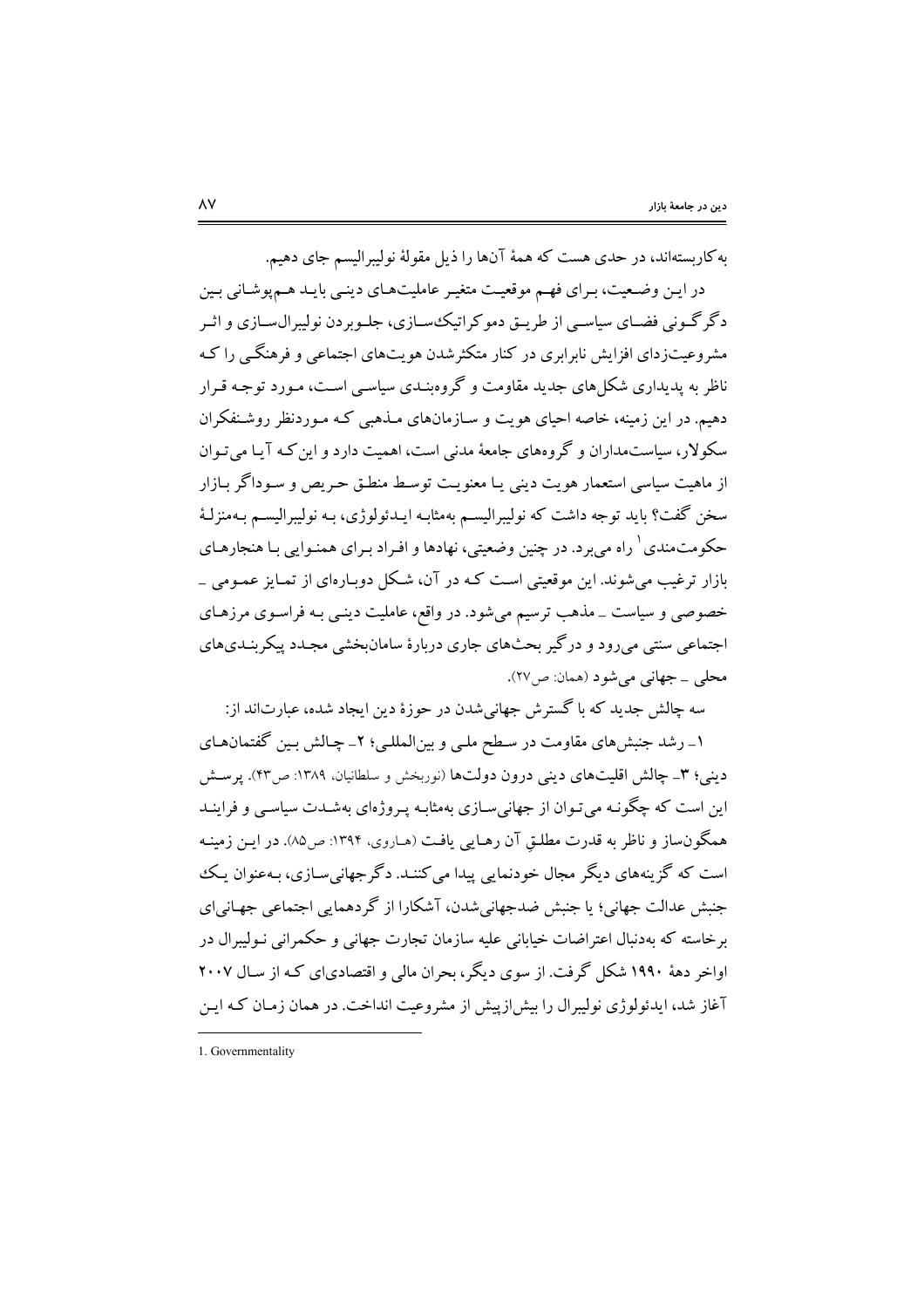ابدئولوژي آماج انتقاد يود، جنبش دگر جهاني سازي در مشروعيت; دايي از توافق موسوم به واشبنگتن <sup>(</sup> موفق عمل کرد (pleyers, 2013: p.1). واقعیت امر این است کـه بـکـُ ضـد گفتمان معنویت جهانی شکل گرفته که نشـانههای آن از گردهمـایی اجتمـاعی جهـانی (کـه بـه آن اشاره شد) پدید آمد؛ آنجـا کـه از معنویـتِ مقاومـت<sup>٢</sup>، معنویـتِ زنـدگی و شـأن انسـان و زندگی همراه با شـأن، سـخن گفتـه شـد (martikainen& Gauthier, 2013: p.33). الگوهـای دینـی واکنش به جهانی شدن و هژمونی نولیبرالیسم در کانتکست پیچیدهای رخ می دهد که شـامل ابعاد و راهبردهای محلی و جهانی است؛ شیوههایی که از طریـق آنهـا چنـین واکنش۱هـایی ۔<br>قدرت فرہنگ مصرفی و کالایے شدن گستردۂ زندگی اجتماعی را بازتـاب میدہنـد یـا در برابر شان مقاومت می کنند، بسیار متفاوت است.

# ۴. فرضية دين محافظه كار

بنیانگذاران جامعهشناسی، به زوال دین در عصر مدرن اعتقاد داشتند. پیش تر اشاره شد ک مارکس، دين را افيون تودهها (جامعـه و ملتهـا) مي خوانـد و دورکـيم مـذهب را مخلـوق جامعه (يا بازنمود متعالى قدرتهاى جامعه) مى دانست (كـوزر، ١٣٨٢: ص١٩٨). وبـر، هـم از افسونزدایی جهانی بحث می کرد. بدین ترتیب، جریان غالب جامعهشناسی از دیرباز بـه افـول ادیان ماوراءطبیعی نظر داشت. در واقع، نظریـهٔ سکولاریزاسـیون، تحلیـل پیچیـدهای از تضـعیف دین به دست داده است اما دین، نه تنها از صفحهٔ روز گار محو نشده بلکه برخی از انبواع آن در مرکز تحولات جهانی قرار گرفتهاند. بر آورد شده که تا سال ۲۰۳۰، مسلمانان حـدود ۲۶ درصد از جمعیت جهان را به خود اختصاص خواهند داد (martikainen & Gauthier, 2013: p.40). یکی از پیامدهای جهانی شدن نیز رشد و تقویت گروههای دینبی پوده است. (نیوریخش و سلطانیان. ۱۳۸۹: ص۵۸). رشــد دیــز محافظـه کار، سیاسی شــده و سـتیز هجو در جهـان معاصـر چیزی است که نظریهٔ سکولاریزاسیون انتظارش را نداشته اما حامیـان مُـدل بـازاری دیـن از

۱. مجموعه سیاستهای نولیبرالی که از دههٔ ۱۹۸۰ توسط نهادهایی مثل صندوق بینالمللـی پـول بـهعنـوان پیششرط کمک مالی به کشورهای در حالتوسعه و بدهکار تحمیل شد. این سیاستها از جملـه شـامل آزادسازی تجارت، خصوصی سازی و ریاضت مالی است (هال و میجلی، ۱۳۸۸: ص ۴۵۸).

<sup>2.</sup> Spirituality of resistance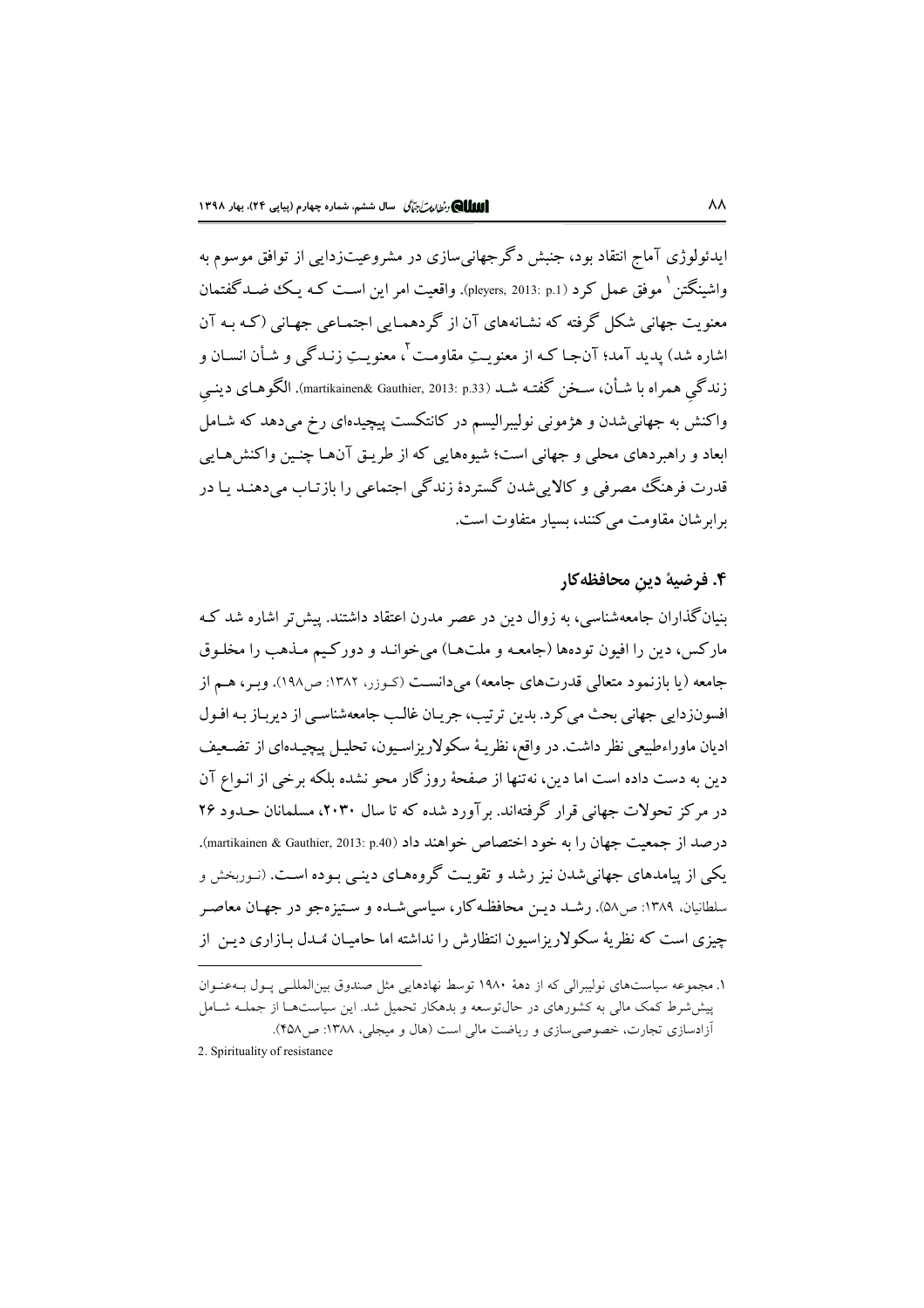آن تعجب نکر دهاند. در این مُدل، قدرت دین به ساختار بازار دینے بستگے دارد؛ بازاری که، برای مثال، کلیساها در آن رقابت می کنند تا پیرو جذب کنند. در کنار ایـن دیـدگاهها، رویکـرد دیگـری نیـز از اواسـط قـرن بیسـتم مطـرح شـده کـه بـر اسـاس آن، شـماری از جامعهشناسان، ظهور دين سنتگراي ستيزهجو را واكنش به خودِ مدرنيته ميدانند. بهعبارت دیگر، به جای این که مدرنیته به دینزدایی منجر شود بـه محافظه کارشـدن دیـن خـتم شـده است (martikainen & Gauthier, 2013: p.41).

# ۵. نوليبراليسم در سيستم جهاني

نولیبرالیسم، بهعنوان غلبهٔ سرمایهداری بر دولت، بسط اقتصاد به حـوزهٔ سیاسـت و پدیــدهای که واپسین روح ایدئولوژیک در تاریخ سرمایهداری خوانده شده است (springer, 2016: p.24). در سی سال گذشته، گفتمان اقتصادی پیش رو در جهان بوده اسـت. اقتصـاددانان نـوليبرال از بازار آزاد، تنظیمزدایی از اقتصاد و خصوصی سازی دفـاع می کننـد و بـه خیالشـان، این&ا محرک رشد اقتصادی است، اما اثرات این سیاستها بر بسیاری از گروهها در گوشه گوشهٔ جهان هولناک بوده است. با نادیده گرفتن ساختارهای اجتمـاعی و اندیشـیدن تنهـا برحسـب بازار، نولیبرالیسم به پدیدهای منجـر شـده کـه ژوزف اسـتیگلیتز ` \_ اقتصـاددان سـابق بانـک جهـاني \_ بنيـادگرايي بـازار<sup>۲</sup> خوانــده اســت (راغفـر، ۱۳۹۶: ص۶). دفـاع نظريــهٔ نــوليبرال از خودمحوری بازارها، مبتنی بر این فرض اشتباه است که همهٔ بازیگران، دسترسـی برابـری بـه منابع، دانش و سایر ابزارهای ضروری برای ایفای نقش در بازی اقتصادی دارند. ایـن نظریـه به تأثیر قدرتِ نـابرابر یـا تفـاوت قـدرت بـر زنـدگی اقتصـادی توجـه نـدارد ( & martikainen Gauthier, 2013: p.47.48). با اين كه نوليبراليسم حتى امكان وجود جايگزين بـراي اقتصـاد را رد مي كند (micocci & di. Mario, 208: p. 36)، اين ايدئولوژي فقط ناظر به اقتصاد و زندگي مادي و سیاسی را برحسب نژاد، جنسیت، سکسوالیته، ملیت، قومیت و البته دین هم سازمان میدهـد (Nguyen, 2017: p.14). اينجا پرسش اين است كه نوليبراليسم به عنوان عقلانيت محرك

<sup>1.</sup> Joseph Stiglitz

<sup>2.</sup> Market fundamentalism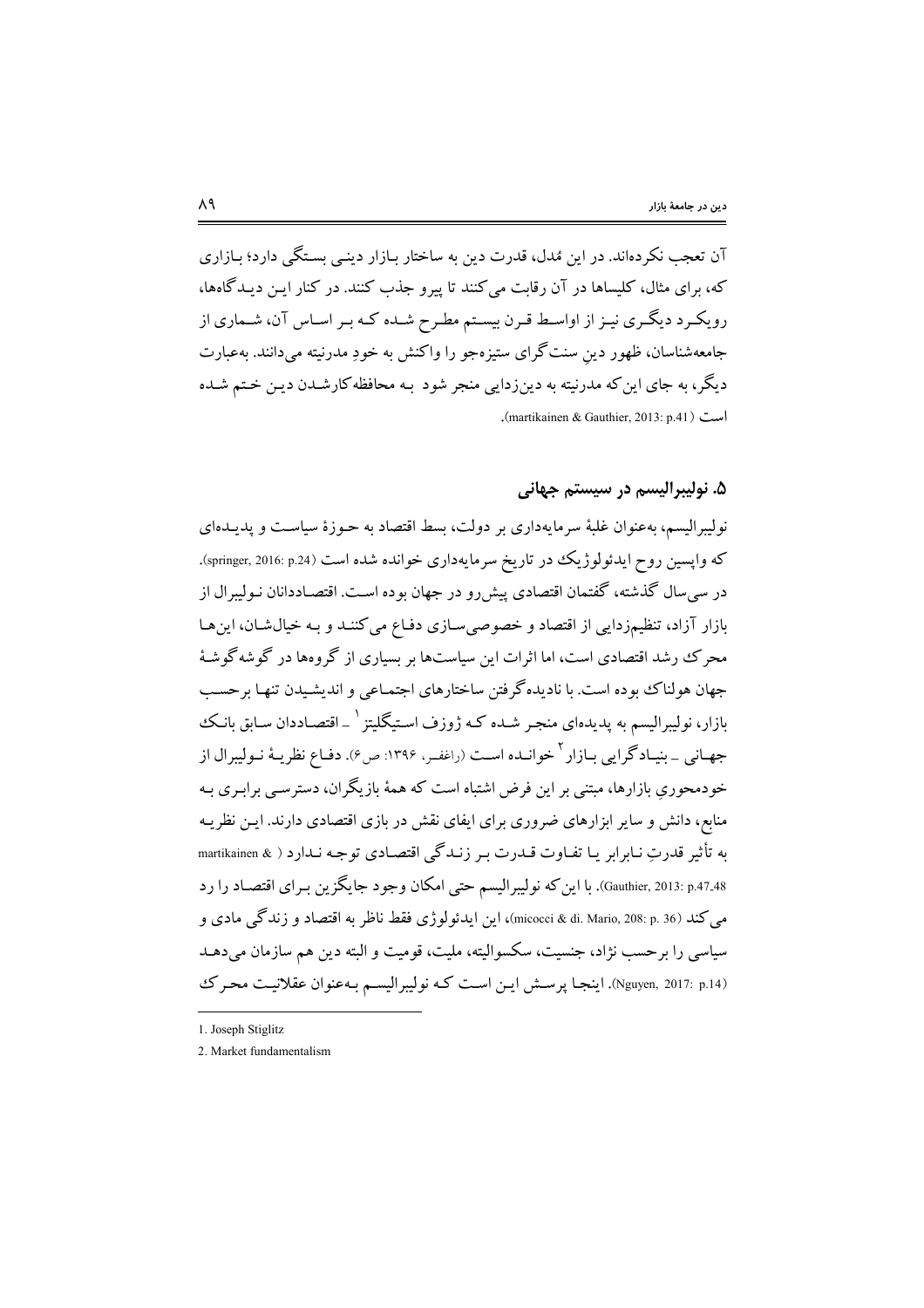سرمایهداری جهانی معاصر که روابط اجتماعی را به روابط بازار تقلیـل میدهـد، بـا پرسـش دربارۂ معنا و شکوفایی انسان چگونه مواجه می شود؟ وجـه دینـی اقتصـاد نـولیبرال، چنـدان امبدیخش نیست. این اقتصاد، انسـانها را ازخو دیگانـه و جامعـه را بخش بخـش و چنـدیاره می کند؛ از جمله به این دلیل که به فردگرایی افراطی و بی|عتمادی اجتماعی دامـن می(نـد. ارزش ها و شبوههای عمل نبولیبرال بیر تصورات دینبر، و اخلاقس مبا اثیر میرگذارد. این اثر گذاری، رهاورد عقلانت بنیادین بازار است که بر بابیهٔ فرد گرایس ذروای <sup>(</sup> استوار شیده است (pay, 2016: p.12). وجودزدابي و هستيi دابي از جامعـه و اصبالت١هي بـه فيرد و ارادهٔ آزاد فردی، با منطق بازار آزاد و خودتنظیم گر در یک راستا قبرار دارد (حیـدری، ۱۳۹۶: ص۱۲). در اين وضعيت، مفهوم شهروند اجتماعي، به فرديت انحصارطلب تقليل مي يابـد (محمـدي و زيباكلام، ١٣٩٣: ص ٣٠).

با ظهـور و جهاني شـدن مصـرف گرايي و نوليبراليسـم، مـا از چيـزي كـه مي تـوان رژيــم دولت گرا \_ ملي ' دين بهسوي بازار جهاني دين حرکت کردهايم. در غرب، مصـرف گرايي قبل از نولیبرالیسم پدید آمد و مصرف بهعنوان یک پدیدهٔ تودهای اقتصـادی و فراتـر از آن، یک انقلاب فرهنگی و اجتماعی، و خاصه در دههٔ ۱۹۶۰ مطرح شد. وقتی از مصـرف گرایی صحبت می کنیم، مصرف را چیـزی بـیش از خریـد کـالا در بـازار مـیدانیم و آن را بهمثابـه جرياني از نمادها، معاني، هويتها و تعلق درنظر مي گيريم. مصرف گرايي، ديـن را از پــايين شکل می دهد. این جا دین، چیزی است کـه بایـد آن را انتخـاب کـر د. در چنـین شـرایطی، علاوه بر افزایش وفـاداری معنـوی نـه دینـی آ، بـا دیـن نهادیزدایی شـده <sup>آ</sup> و رویـدادمحور <sup>(</sup> مواجهايم و اجتماعاتِ داوطلبانه و فراسرزميني، جـايگزين اجتماعـاتِ محـدود بـه سـرزمين می شود. نولیبرالیسم، امـا دیـن را از بـالا شـكل می دهـد و ضـمن تغییـر محیطـی كـه در آن نهادهای دینی تکامل می یابند، شیوههای جدیدی بـرای مـدیریت منـابع انسـانی و اقتصـادی

<sup>1.</sup> Atomic

<sup>2.</sup> National-Statist Regime

<sup>3.</sup> Spiritual-not-religious

<sup>4.</sup> De-institutionalized

<sup>5.</sup> Event-based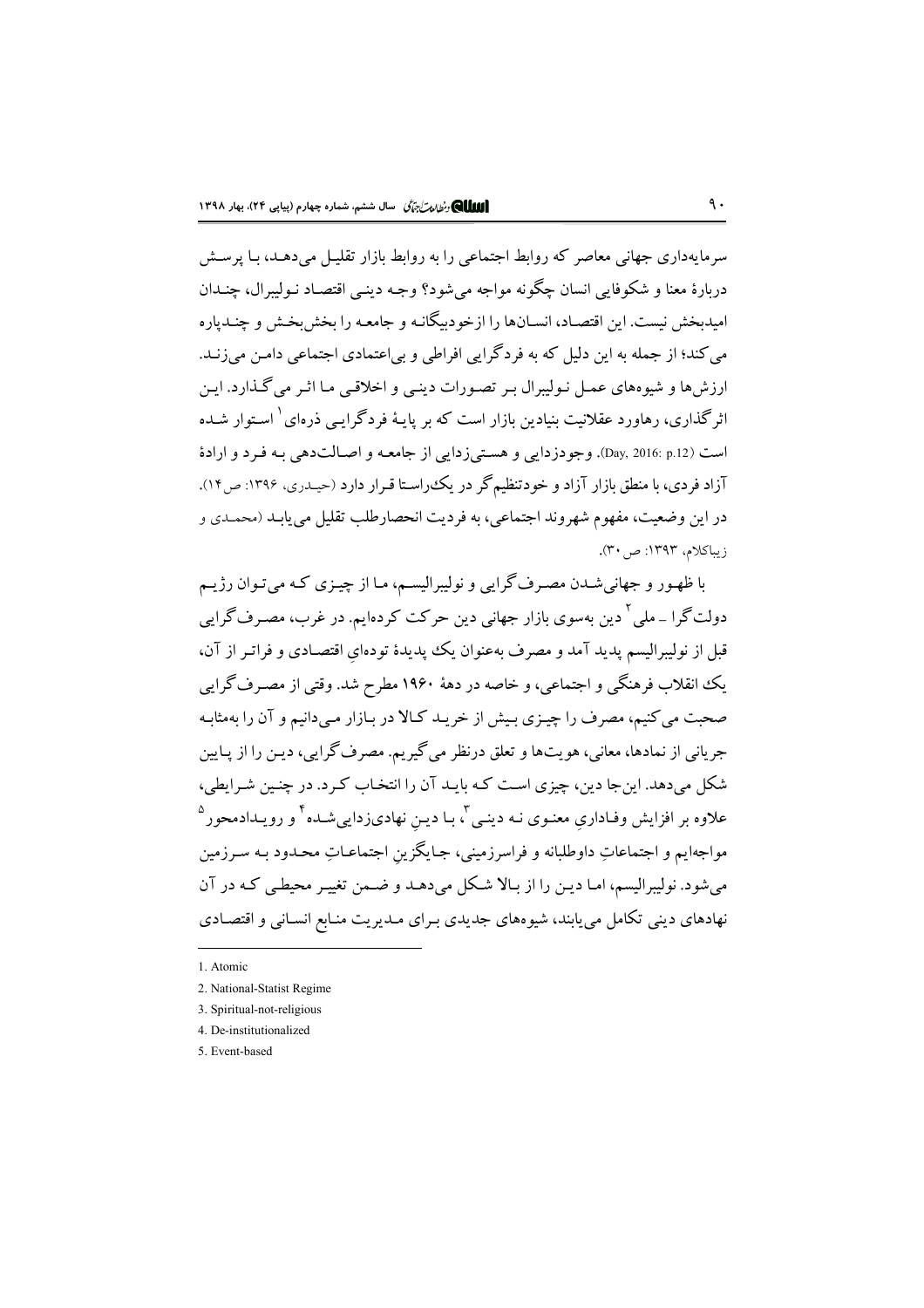تحميــل مي كنــد. در ايــن وضــعيت، نهادهــاي دينــي ســنتي - بــو رو كراتيزه، عمــودي و سلسلهمراتبي \_ مجبور مي شوند در مقياس كوچك تيري عميل كننـد؛ فعاليّتهـاي خـود را عقلانی کنند؛ استراتژیهای ارتباطی و هویتهای مشخص پدید آورند؛ وظایف اجرایبی را برونسپاری <sup>۱</sup> کنند و مأموریتشان را به ارائهٔ خدمات بـرای تـأمین نیازهـای افـراد معطـوف کنند. سازمانهای دینی جدیدِ شبکهایشده، انعطافپذیر، کاریزماتیک، افقی و فراملـی نیـز یدید می آیند که کثرتگرایی (رقابت) را افـزایش میدهنـد و امتیـازات نهادینهشـده را بـه چالش می کشند (Gauthier, 2017: p.1).

## ۶. دین بهمثابه نقد اخلاقی

ادیان، منبع نقد اخلاقی به شمار میآیند. اقتـدار اخلاقـی آنهـا ناشـی از نقش۵شـان بـهعنوان داور در هر چیزی است که یـک دیـن، مسـألهٔ اصـلی خـود می پنـدارد. دیـویس ۲ ایمـان را تضمین کنندهٔ تفکر انتقادی مرداند (دیویس) ۱۳۸۷: ص۲۰\_۲۱)؛ اما با رشد گفتمانی که معتقد است؛ دین در جهیان میدرن بیه شبکل فزاینیده محافظه کار مرشود و درصیدد تحمیل دستورکار اخلاقی اش بر دیگران است، توانـایی دیـن در ایفـای نقـش انتقـادی و ارائـهٔ نقـد اخلاقی بهشدت تحت تأثیر قرار گرفتـه اسـت. دو دیـدگاه بـه تضـعیف نقـش دیـن در ایـن عرصه کمک کرده است: اول، دیدگاهی که دین را مترادف با گذشته می دانید و آن را فاقید معرفت علمی لازم بـرای ارزیـابی جهـان معاصـر تلقـی می کنـد. دوم، دیـدگاهی کـه دیـن را اقتدارگرا و فاقد رواداری میداند. از حیث رابطـهٔ مـذهب و نولیبرالیسـم، نقـد دینـی، خـودِ مفهوم موفقیت <sup>۳</sup> از دیـد نولیبرال۱مـا را بـه چـالش کشـیده و میپرسـد؛ آیـا رشـد اقتصـادیِ بي قيدو بند واقعاً شرايط انسان ها را بهبو د بخشيده است؟ (martikainen& Gauthier, 2013: p.49\_52). بسیاری بـاور دارنــد کـه سـازمانهای دینــی <sup>۴</sup> و ایمـانی (اعتقــادی)<sup>۵</sup> بـهسـبب ظرفیـت

- 4. Religious
- 5. Faith-based

<sup>1.</sup> Outsource

<sup>2.</sup> Davis

<sup>3.</sup> Success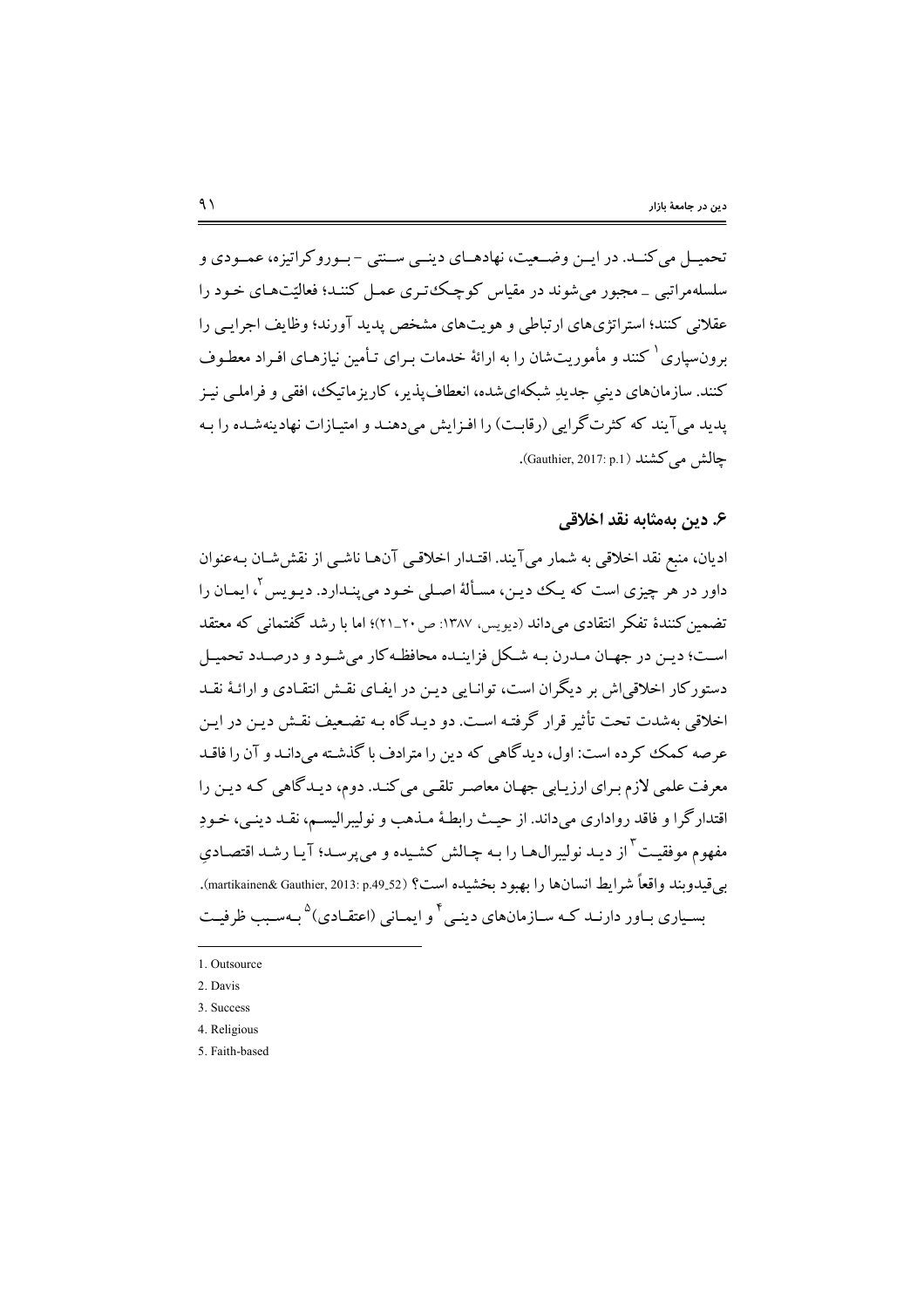منحصـر بهفرد در و هــدايت رفتارهــا، بــه عامليتهــاي مهمــي در حكمرانــي نــوليبرال بــدل می شوند (p.78 :Gauthier, 2017: p.78). این نظر هم وجـود دارد کـه سـازمانهای دینـی یـا ایمـانی، نسبت به دولت، عاملان کل گرایانه تر تأمین خدماتاند. این جا، تصور از کنشگران دینبی و ایمانی این است کـه توانـایی رقابـت مـؤثر در عرصـهٔ سیاسـت اجتمـاعی نـولیبرال را دارنـد (martikainen & Gauthier, 2013: p.78). در وجهي ديگر، سازمانهاي ايماني، همياي نوليبراليسـم، رفاه را در قلمرو ترکیبی مــذهبی و ســکولار عرضــه می کننــد. فصــل مشـتر ک ســازمانهای ایمانی با نولیبرالیسم، إکراه آنها از سرمایهگذاری حاکمیتی و اصرارشان بر این نکتـه اسـت که مسائلی مثل فقر، ناکامی شخصی و معنویاند (چیل، ۱۳۹۵: ص۲).

#### ٧. نوليبراليسم ديني

استفاده از ایدههای اقتصادی سکولار، در سیاستزدایی از نولیبرالیسم و رشـد آن معمـول بوده است؛ اگرچه دلایل معتبری در کاریست یک لنز اقتصادی سکولار بـرای فهـم ظهـور نوليبراليسم وجود دارد؛ چنين رويكردي نمي تواند بهدرستي تبيين كند كه دلايل برجستگي سیاسے اپن ایبدہ چیست. مبا قیادریم ظهور نولیبرالیسیم را از طریق، مفیاهیم و نهادهیای اقتصادی دنبال کنیم، اما چنین رو یکردی به ما نمی گو ید که چرا این اییده بیهلحیاظ سیاسی يو كِشش است.

پیش از یکپارچه کردن نولیبرالیسـم و محافظـه کاری دینـی در قالـب مفهـوم نولیبرالیسـم دینی، باید برای پیچیدگیهای چنین تلفیقی، چارهاندیشی کنیم. نولیبرالیسـم دینـی، یـک سازهٔ سیاسبی بـا رنـگـُوبوی مـذهبی اسـت کـه ایـدههای مرکـزی|ش فردگرایـی و دولـت كوچك است. محافظه كاران ديني، نوليبرالها و فعالان مذهبي رفـاه اجتمـاعي در آن نقـش دارند (p.3) Hackworth, 2012: p.3). چه مفهوم نوليبراليسـم دينــي را بپـــذيريـم و چــه آن را رد كنـيـم، مؤلفههاي اصلي اين مفهوم؛ يعني ايمان به بازار، ايمان به فرد و عدم وجـود دولـت همچنـان جولان میدهند و در آینده بازسازی هـم خواهنـد شـد (p.141) (Hackworth, 2012: p.141). امـا فـارغ از همهٔ این بحثها، امروز مثل هر دوران دیگر، فقط دولت از منابع کافی برخـوردار اسـت تـا در برابر آندسـته از مسـائل سـاختاری کـه نوليبراليسـم دينـی بـه آن&ـا نمیپـردازد، دسـت واكنشي مؤثر بزند (چيل، ١٣٩٥: ص ١).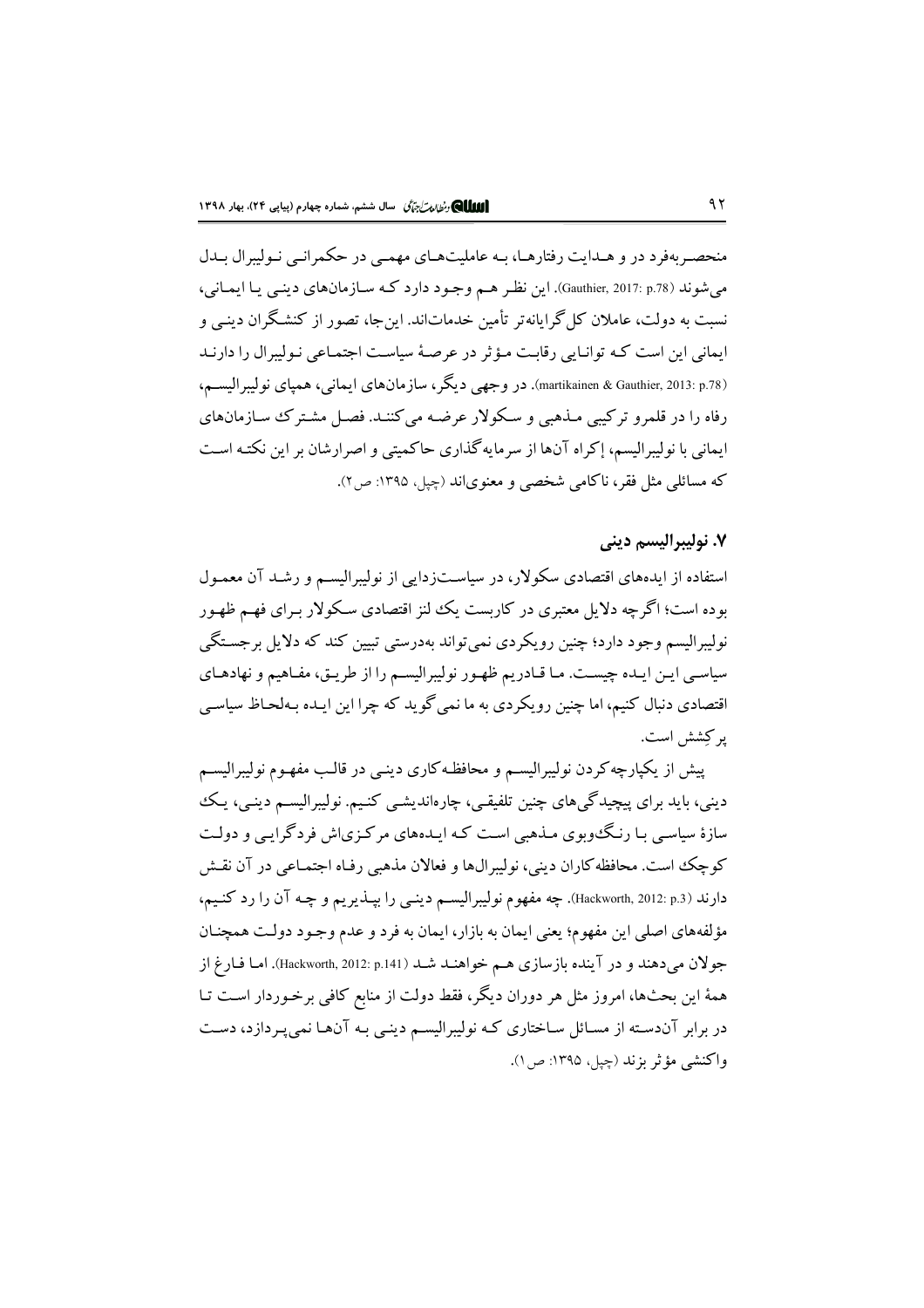برای دولت نولیبرالی که به پایهٔ عقلانی بازار و نیز فردگرایی نظر دارد، اهمیتی ندارد که ملت يا دولت بايد ذيل يك فرهنگ، تمدن يا مذهب واحد قرار گيرد. نوليبراليسم؛ البته كـه پروژهای اقتصادی، سیاسی و فرهنگـی اسـت، امـا بـا فهـم اقتصـادی از واقعیـت اجتمـاعی و رویکرد اقتصادی به مسائل مرتبط با اخلاق، مفهومی قراردادی از جامعـه را پـیش می کشـد که ادامهدهنده و مکمل فرایند سیاستزدایی لیبرالیسم است. بـهعبارت دیگـر، نولیبرالیسـم اساساً یک نظم قراردادمحور است (Birch, 2017: p.156). و خِـردی را در پـیش گرفتـه کـه بـا سیاستزدایی و اجتماعزدایی از بحرانهای اجتماعی \_سیاسی، آنها را به مسئولیت فـردی حواله میدهد (حیدری، ۱۳۹۶: ص۲۵). پس، اگر هدف نولیبرالیسم را قراردادی کردن اجتماع بدانیم، تفاوتهای مبتنبی بـر فرهنگ یـا دیـن \_ در مواجهـه بـا تأکیـدی کـه بـر کـارایی و عقلانیشدن در بازار جهانی شده می شود \_دیگر چه اهمیتی خواهد داشت؟ در یک دولت نولیبرال، این ایده که بازار دینی باید خودتنظیمشونده باشد، طبیعی تلقی می شـود. در چنـین جامعهای، اقتصاد دیگر نوعی بستر اجتماعی در میان دیگر بسترها همراه با عقلانیت، قـوانین و ابزارهای ویژهٔ خود نیست، بلکه بستر اقتصادی، کل افعال انسان را شـامل می شـود (لمکـه، ۱۳۹۵: ص۲۶۳). از منظر لیبرالیسم اقتصادی، حل مشکل فقر در رفع تمامی موانع بـرای ورود به یک بازار کار آزاد نهفته است؛ بهطوری که فقیر در چرخهٔ تولید ادغـام شـود و در اصـل، تمامی اعضای جامعه بتواننـد مالـک شـوند (همـان: ص٢٢٢\_٢٢٥). ايـن شـايد همـان تـرويج نولیبرالیسم اجتماعی باشد که شهروندی را برحسب حـق مشـارکت در بـازار، و برابـری را .<br>بهمثابه دسترسی به بازار و نه بازتوزیع درآمد و ثروت، بازتعریف می کند (روبیسون، به نقل از صادقی، ۱۳۹۷: ص2۲).

۸. رویکردهای نظری رابطهٔ دین و بازار و دیدگاه متفاوتی در باب ریشههای مذهبی نولیبرالیسم نظريهپردازانِ انتخاب عقلاني در جامعهشناسي دين، زمينهٔ ديني را همچون بـازاري ميداننـد که در آن، عرضه کنندگان مختلف با هم به رقابت میپردازند تا به نیازهای گوناگون پاسخ دهند. این نگرش اقتصادی کلاسیک درخصوص بازار \_ که نـاظر بـه کـنُش گـران عقلانـی برخوردار از ذهن فايدهانديش است \_ حرف چنداني از جامعهٔ مصـرفي معاصـر و تأكيــدش بر سویههای حسی و عاطفی ایجاد و بـرآوردن تقاضـای مصـرف کننده بـه میـان نمـیآورد.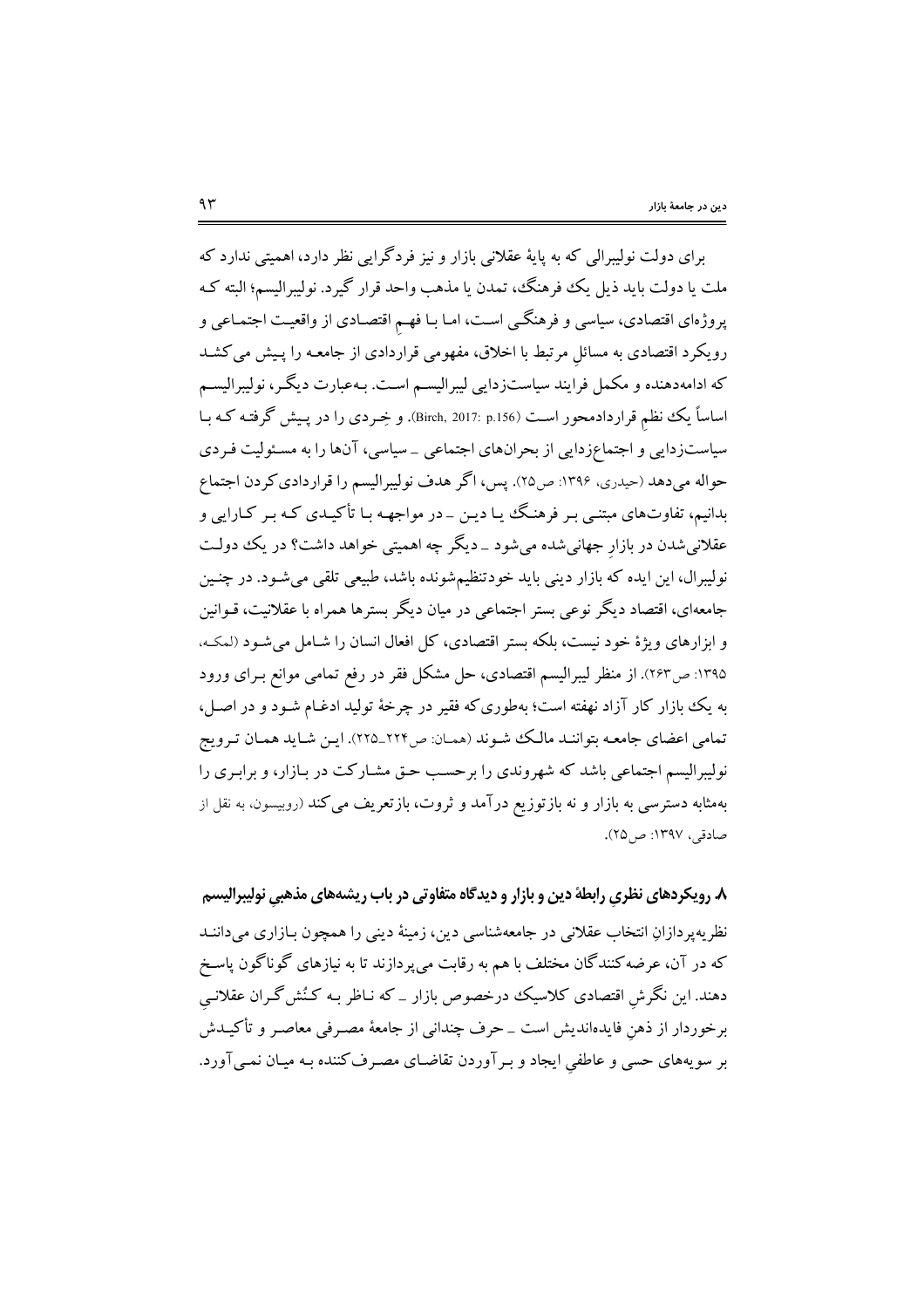نظریهٔ انتخاب عقلانی، مبتنی بر قواعد بازار است و رفتار کُنش گران اجتمـاعی در انتخـاب دين را بر پايهٔ رويکرد عقلاني هزينه \_فايده تبيين مي کند. از سوي ديگر، نظريهٔ بازار ديني، بر اساس مبانی نظریهٔ انتخاب عقلانی و با تکیه بر اصل آزادی انتخاب، شرایط مطلوب برای توسعه و تـداوم ديـن را شـكل گيري بـازار دينـي مي دانـد. محـور مشـتر ك هـر دو نظريـه، عقلانیت است که بر مبنای آن، انتخاب دین در بـازار آزاد و متکثـر دینـی و در فراینـدی از تحليل هزينه \_فايده صورت مي گيرد. در نتيجه، هرچه مؤسسات ديني، توسعه يافته تر باشند، شادابی دینی هم بیشتر است. به جای فهم رابطـهٔ دیالکتیـک یدیـدههای اجتمـاعی و عوامـل .<br>اقتصادی، اینجا پدیدهٔ اجتماعی به مدل بسیار خاصی از اقتصاد تقلیل یافته است. بـازار دینـی و نظریههای انتخاب، بر فرض مبهمی از قانون طبیعی عرضـه و تقاضـا متکی|نــد و از عوامـل تعیین کننـدهٔ اجتمـاعی و سـاختاری کـه انتخابهـای فـردی و پیشـنهادهای دینـی را شـکل می دهند، غفلت می کنند (کلاتهساداتی، ۱۳۹۳: ص ۱۲۱).

آيا مي توان از چشم|نداز اقتصاد بازار به موضوع دين پرداخت؟ اين كه چرا نظريـهٔ بـازار دینی، دین را به کالای بازاری تقلیل داده، شاید بیش از همه مربـوط بـه بسـتر سـکولار ایـن بحث است ؛ چراکه دین و مفاهیم دینبی، میرتبط بـا تفسیر مـاوراءطبیعـی هسـتند و بـر ایـن اساس، قابل تقلیل به کالای بازاری نیستند؛ اگرچه مشابهتهایی بین برخی مفاهیم در ادیـان مختلف با گزارههای بازار وجود داشته باشد. در نظریهای مثل بـازار دینـی، موضـوع دیـن و بازار از موضع محقق ناظر و نه کُنش گرِ فعال ارزیابی میشود. در نظریههای انتخاب عقلانی و مقولهٔ بازار دینی، مفهوم اساسی این است که تقاضا برای کالای دینی در طول زمان ثابت است و بازار و تنوع آن است که تأمین کننـدهٔ نـوع و میـزان ایـن تقاضـا در شـرایط مختلـف زمانی و مکانی است. این یعنی، برونفهمی از دین و بروننگری به آن (همان ص١٣١\_١٣٠). بدین ترتیب، فروکاستن دین به کالایی که قابلیت خرید و فروش در بـازار را دارد و تحلیـل آن بر این اساس، بحثانگیز و پرابهام است.

رابطهٔ دین و نولیبرالیسم، در دوره اخیر از جنبهٔ متفاوتی مـورد توجـه قـرار گرفتـه و آن، ریشههای مذهبی نولیبرالیسم است. طبق این دیـدگاه، نولیبرالیسـم، جهـانی را صـورت بندی کرده که در نظر خیلی از دینداران معنادار و مطلوب بهنظر میرسد. نولیبرالیسم بر مـذهب، بهعنوان نوعی فرهنگ، احساس و مجموعهای از نهادها تکیه می کند.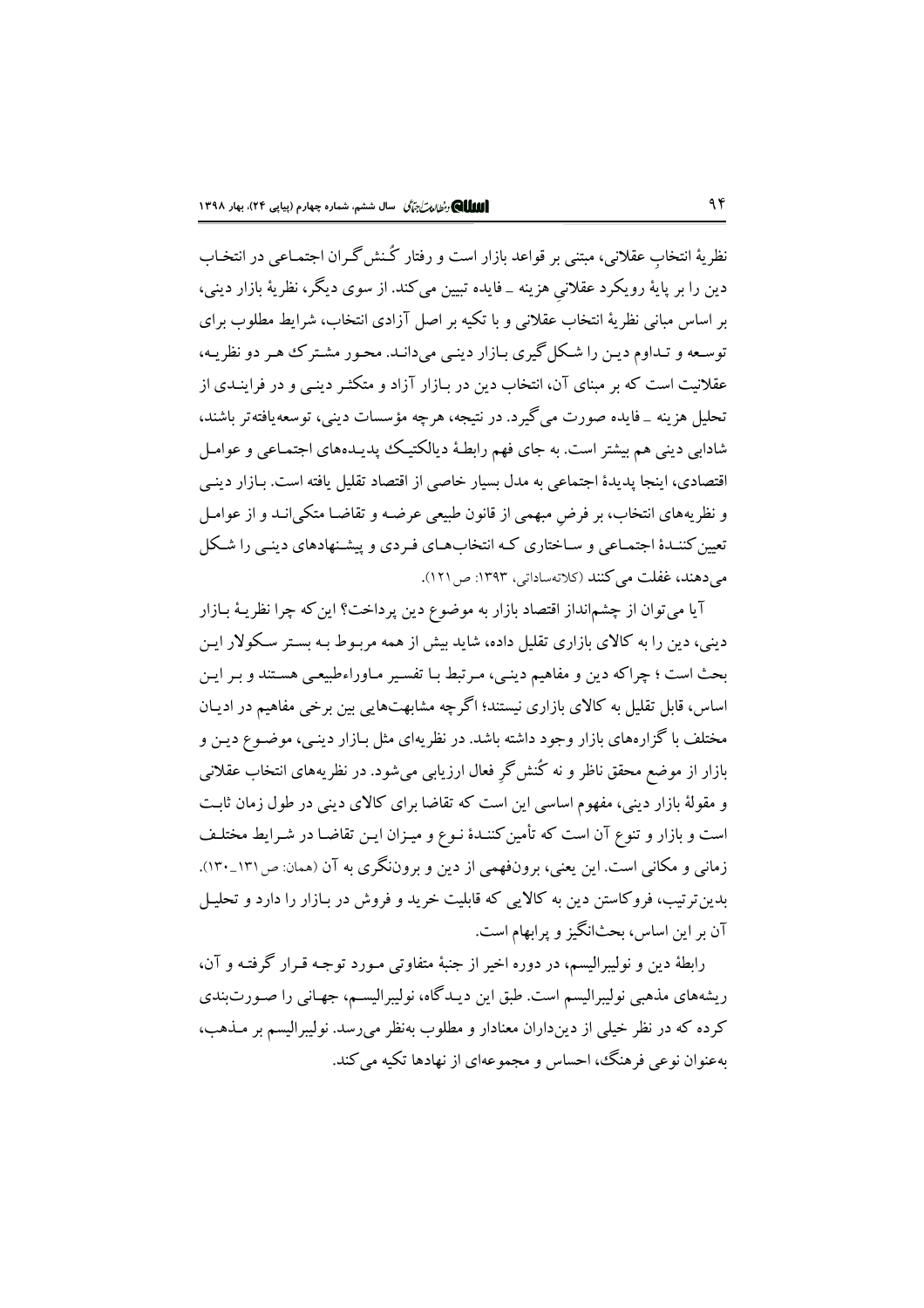حامیان ایـن دیـدگاه، ظهـور نولیبرالیسـم را بیشـتر پدیـدهای بـهمـوازات احیـای مـذهبی میدانند؛ این زاویهای است که اکثر نظریهپردازان نولیبرالیسم بر آن چشم بستهاند و تـرجیح میدهند اقتصاددانان و نخبگان دیوانسالار را در کانون توجه خـود قـرار دهنـد. متفکرانـی مانند: وبر و فوکو هم به وصلت نامقدس میان مـذهب و آنچـه اکنـون حکمرانـی نـولیبرال می نامیم، معتبرف بودهانـد. در عصـر نولیبرالیسـم، شـبکهای از تعهـدات نهـادی و اخلاقـی، ميانجي رابطهٔ ما با بازار است و بسيج تمايلات عاطفي، اخلاقي و اجتماعي مان، و نه تخريب آنها، بنیان ظهور نولیبرالیسم بوده است. ایـن روایـت جدیـد، واقعیتـی را جـدّی می گیـرد: نوليبراليسم نه با نقاب ناپسند خود، بلكه تحت لواي نـوعي اقتصـادِ كـاملاً متمـايز اخلاقـي و غالباً مذهبي به قدرت مي رسد؛ بهعبارت ديگر، ديـن در نقـش نـوعي مكمـل ايـدئولوژيك ظاهر میشود که برای عملکرد بی نقص نولیبرالیسم لازم است. ایـنجـا پـای نولیبرالیسـم اخلاقی هم وسط کشیده می شود که بهدنبال ترکیب سیاست نولیبرال و بسیج مـذهبی اسـت. به باور طرفداران این دیدگاه، نولیبرالیسم با بسیج احساسات مذهبیای به قدرت رسـیده کـه هماكنون نيز به قدر گذشته قدرتمند هستند. براي غلبه بر نوليبراليسم، بايـد ايـن احساسـات را در جهت ارزش،های جدید بسیج کنیم (چپل، ۱۳۹۵: ص۳).

۹. نولیبرالیسم در ایران: تناقض أشکار سیاست بازار أزاد

واقعیت امر این است که نظریهٔ بازار آزاد همچـون تـاری در پـود روابـط دینـی، اجتمـاعی، سیاسی، مدنی، هنری و نیز خصوصی ترین روابط ما تنیده شده است (ابـاذری، ۱۳۹۲: ص۳۱). شروع گسـتردهٔ نولیبرالیسـم در ایـران، پـس از پایـان جنـگ بـا عـراق در برنامـهٔ موسـوم بـه خصوصی سازی انجام گرفت و اقتصاددانانی که از آن دوره تا امروز تقریباً چهـرهٔ یکسـانی داشتهاند، بهصورت مداوم بر تمام دولتهای پس از جنگ نفوذ داشته و دارند.

نولیبرالیسم اما در عمل نسخهای بـرای اقتصـاد ایـران نـدارد؛ چـرا کـه خـود را در یـک تناقض بزرگ قرار داده است: از یک سو، همدستی با یک اقتصاد رانتبی و از طبرف دیگیر، حمله به دخالتهای دولت در اقتصاد برای از میان وداشتن حمایتهای رفاهی دولتها از مردم؛ درحالی که این حمایتهـا در حـال حاضـر هـم در حوزههـای اصـلی زنـدگی (غـذا، مسكن، بهداشت، آموزش و حمل ونقل عمومي) بسيار ضعيف است.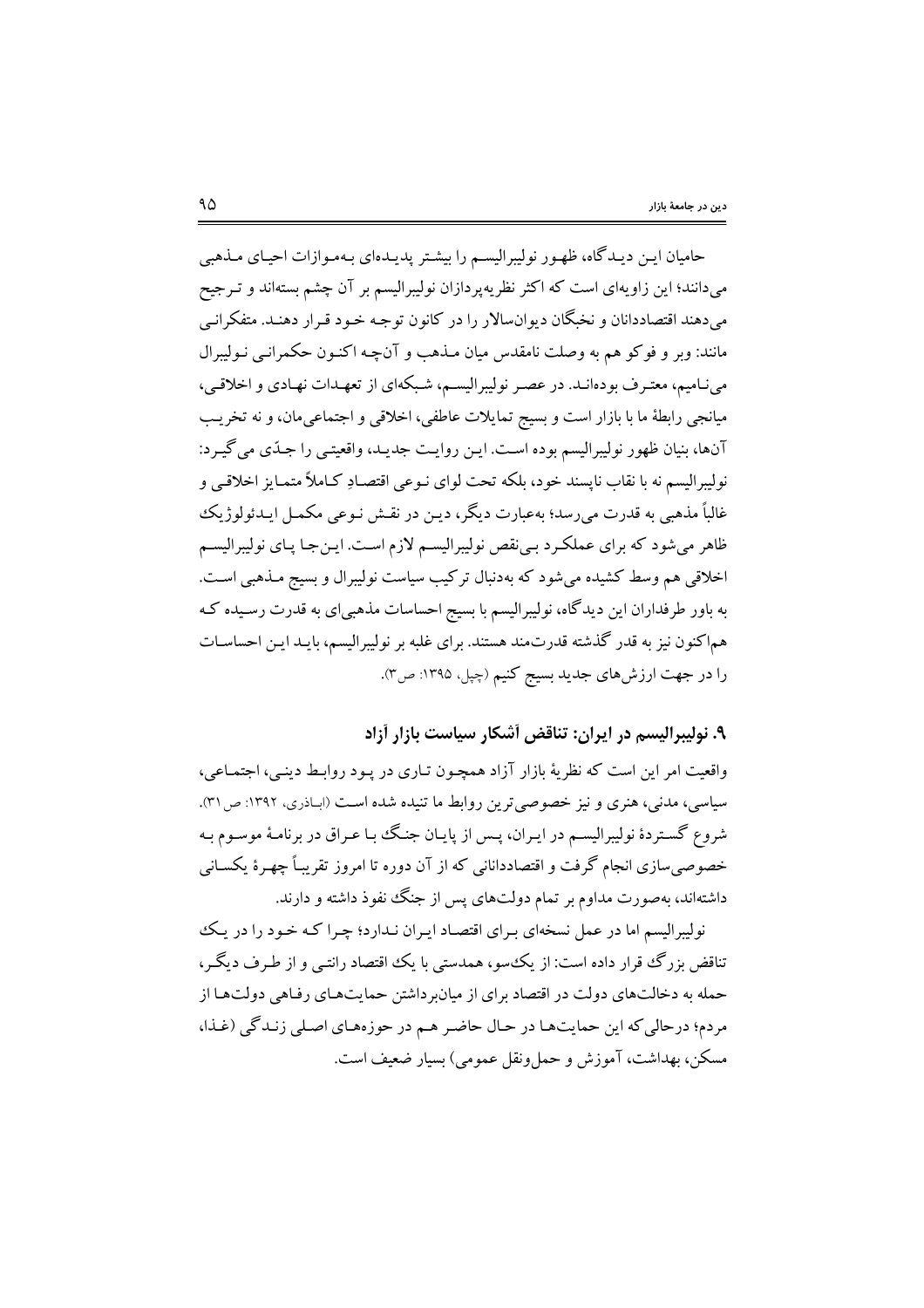در حالی که سیاست بـازار آزاد در وطـن خـود؛ یعنـی امریکـا شکسـت خـورده اسـت، اين جا مدافعان داخلي اش موفق شدهاند آن را بهعنوان تئوري توسعه جا بزنند. برنامـهٔ تعـديل ساختاري پس از جنگ (با مؤلفههايي مانند: خصوصي سازي، كنترل(دايي از قيمتها و جـز اینها)؛ به قصد حذف دولت از زندگی اقتصادی در ایران اجرا شد، اما در عمل، گروههای عمدهای از مردم را از معادلات اقتصادی و سیاسی حـذف کـرد. سیاسـت تعـدیل بـا هجـوم اقتصادی به سطح زندگی تهیدستان و پورش سیاسی به پایـههای سـازمانی مقاومـت مردمـی در مقابل سیاستهای ریاضتطلبانه، دو جزء مشهور سیاستهای اقتصادی نـولیبرال را بـه نمایش گذاشت که رهاوردشان پرداخت منافع نخبگان از جیب فقرا بوده است (سیف: ۱۳۸۰: ص ١۵٨).

مهمترين اصل نوليبراليسم اين است: بازار بـه مـا مي گويـد؛ حقيقـت چيسـت. ايـن يـك مسألهٔ معرفتشناسانه است و نـه تنهـا اقتصـادي. در همـهٔ دولتهـاي پـس از جنـگ، وقتـي دولت.ردان می گفتند؛ دولت نباید در کـار مـردم دخالـت کنـد، مقصودشـان ايـن بـود کـه دولت نباید در کار بازار آزاد دخالت کند. نولیبرالهای وطنی حتی معتقدند کـه مـردم هـم نباید در کار بازار دخالت کننـد (ابـاذري، ۱۳۹۵: ص۱۳). وقتـي بازارهـاي نـوليبرالي از تنظـيم دولت رها می شوند، در تنظیم انحصارها قـرار می گیرنـد (صـداقت، ۱۳۹۴: ص ۱). بـرخلاف تصور نولیبرالها، هیچ اقتصاد بازارگرایی وجود ندارد که نهاد دولت در آن کارآمـد نباشـد و هیچ نمونهٔ تاریخی وجود ندارد که اقتصادی بدون نقش مـؤثر دولـت، توسـعه یافتـه باشـد (سیف، ۱۳۹۷: ص۱۶۰). حامیان نولیبرالیسم از بازار آزاد حرف می;نند، اما از نابرابری چیـزی نمی گویند. آنها با نوعی ایمان شبهمذهبی به بازار، مخالفت با ایـن پدیـده را بهمثابـه ارتـداد ديني قلمداد مي كنند. از بازار به عنوان رژيم حقيقت نـام مي برنـد (راغفـر، ١٣٩۶: ص9). طبـق .<br>خوانش ویژه از دین در این سالها، بـه همـان نسـبت کـه انسـان در محضـر خـدای خـو پش داوری می شود و مسئول صواب و گناه خویش است، در محضر بازار نیز مسـئول بــدبختی و نیک بختی خود شده است (حیدری، ۱۳۹۶: ص۱۲). ایبران شباید یکبی از معبدود کشورهای جهان باشـد کـه تقریبـاً همـهٔ گروههـای درون سیسـتم سیاسـی|ش حـامی خصوصـی شـدن و سیرمایهداریاند و تنهیا سر سیر سیرعت و گسترهٔ خصوصی شیدن اختلاف نظیر دارنید (اعتضادالســلطنه، ۲۰۱۵: ص ۱). یکــی از پیامــدهای ایــن جهــت گیری اقتصــادی \_ سیاســی،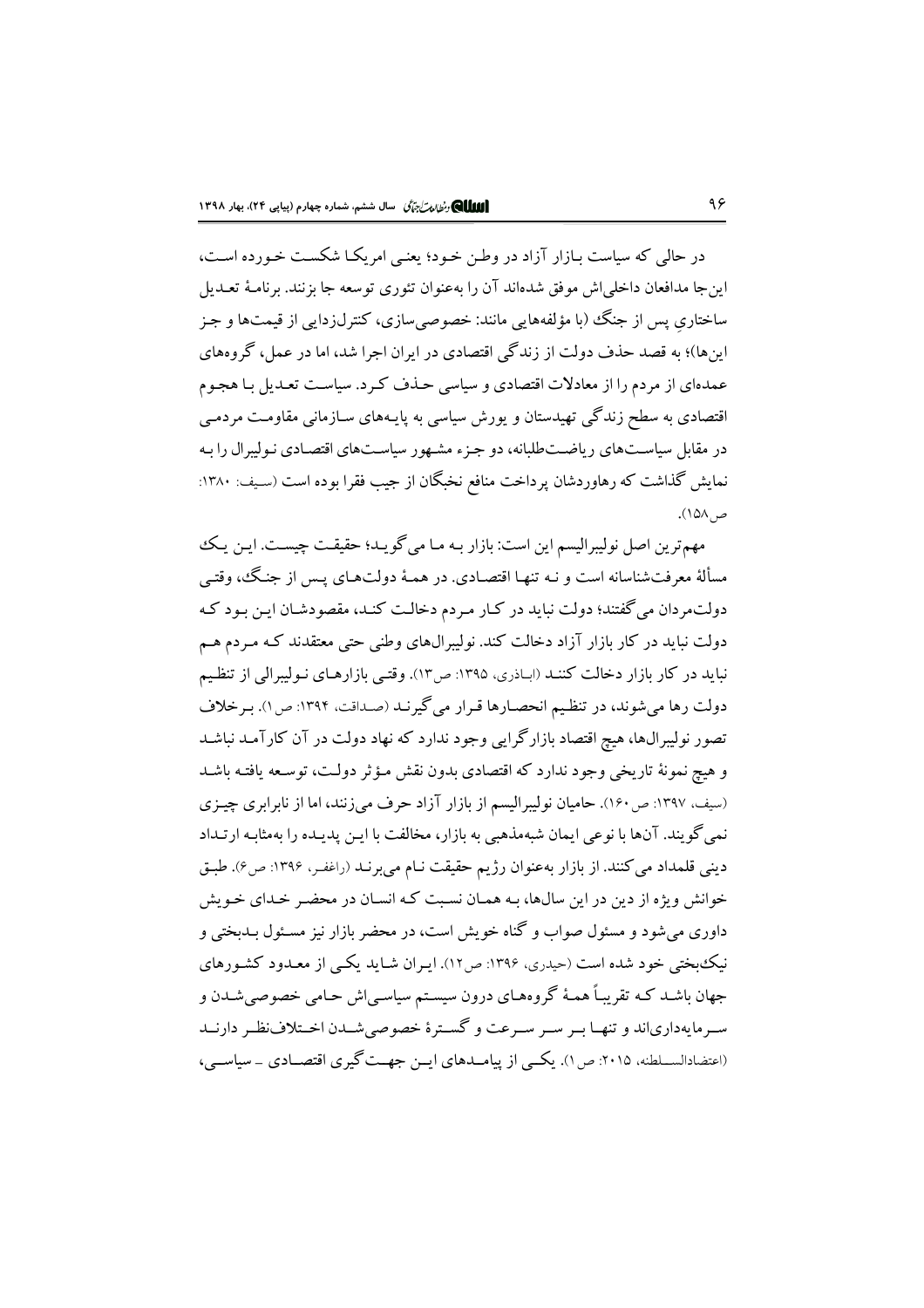شکل گیری نوعی سرمایهداری اسلام گرا در کشـور طـی سـالیان اخیـر بـوده اسـت. نیـروی اقتصادیای که از یک سو از فرادستی سیاسی و انحصـار اقتصـادی بهـره میبـرد و از سـوی دیگر، در قامت دیندار و حـافظ دیـن ظـاهر میشـود. بـهویژه در سـال&ای پــس از جنـگ، گرایش به نولیبرالیسم در حـوزهٔ اقتصـادی و گـرایش بـه محافظـه کاری در حـوزهٔ سیاسـی، اقتصاد سیاسی ایران را بهسـوی تحکـیـم مسـتمر مناسـبات طبقـاتی سـرمایهدارانه و تضـعیف مداوم تولید سرمایهدارانه سوقی داده که نتیجهاش، نارضـایتی طبقـات فرودسـت بـوده اسـت (مـالجو، ۱۳۹۶: ص۱۵). منظـور از فرودسـتان نيـز بيكـاران، گروههـاي فاقـد امنيـت شـغلي، کارگران، زحمت کشان و گروههای کمدرآمدی است که همهٔ دولتهای ایـران سرنوشـت آنها را در اختیار بـازار آزاد قـرار داده و آنـان را بـه بازنـدهٔ سیاســتـهای اقتصـادی تبـدیل کردهاند (بیات، ۲۰۱۸: ص۱). در ایران هم مانند برخی کشورهای دیگر، بورژواهـای مـذهبی .<br>محافظه کار طی این سالها تلاش کردهاند به طبقهٔ مسلط تبدیل شوند. این پدیـده کـه شـاید بتوان آن را ظهور بورژوازی اسلامگرایانه در عصـر نـولیبرال خوانـد تـا حـدی شـبیه چیـزی است که در ترکیه رخ داد. در این کشور هم بین سیاستهای نـولیبرال، فراینـدهای انباشـت سرمايهٔ اسلامگرايانه و پيدايي دستهبندي طبقاتي جديد (و در واقع، دگرگوني در سـاختار طبقهٔ سرمایهدار) رابطه وجود دارد. حتی جنبش اسلامگرای ترکیـه (کـه نماینـدهاش حـزب عدالت و توسعه است) به دلیل توانـایی در انطباقیـدنیری بـا نولیبرالیسـم و همزمـان، تثبیـت تسلط بر نیروی کار، به الگویبی برای برخی از جنبشهای اسلام گرا در گوشـه گوشـهٔ جهـان تبدیل شده است (palkan et al, 2017: p.18). دفاع از اقتصاد بازار در یـک زمینـهٔ دینـی، بـهطور معمول با استفادهٔ ابزاری و منفعتطلبانه از دین و استفادهٔ انحصاری و رانتی از اقتصاد عجین مې شو د.

# نتيجه گيري

بخشی از مواجههٔ مدرن بـا بـازار، بررسـی تحـولاتی اسـت کـه ديـن در ايـن اوضـاع از سـر می گذراند. واقعیت امر این است که منطق بازار در قلمروهایی مثل قلمبرو دینبی کـه بنـا بـه قرارداد، اجتماعي محسوب مي شوند، هم إعمـال مي شـود. بـهعبارت ديگـر ، وقتـي بـازار در نقش نیروی سازماندهندهٔ محوری زندگی اجتماعی و سیاسی ظاهر می شود بر هر شکلی از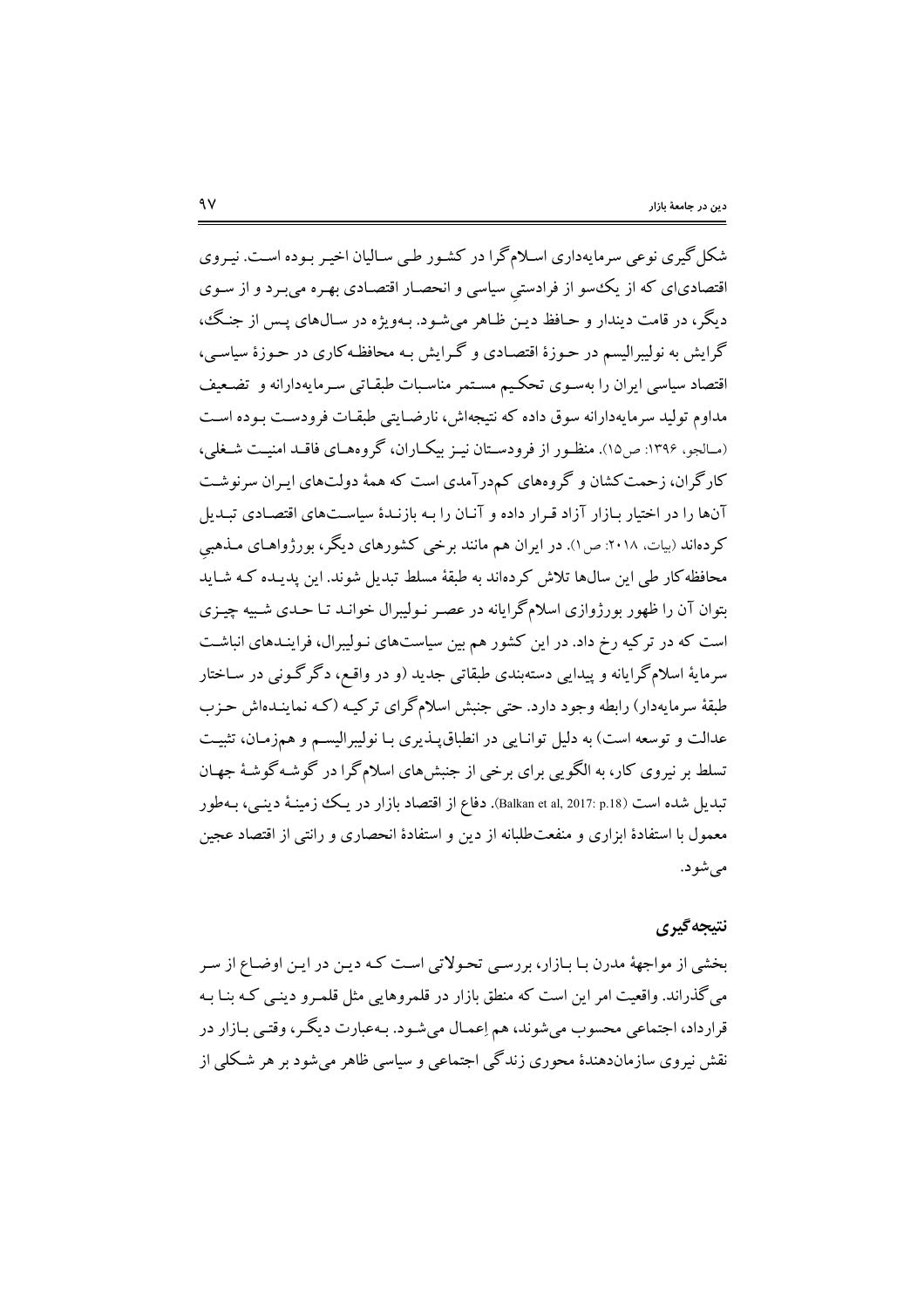زندگے و واقعت اجتماعے و انسانی از جمله امر مذهبی اثر می گذارد.

یرسش اصلی مقاله این بوده که در زمانهٔ تسلط اقتصاد بازار، چه امکانهایی پیش روی دین قرار می گیرد. به بیان دیگر، آیـا دیـن در یـک زمینـهٔ نـولیبرال کـه حـوزهٔ اجتمـاعی را بهعنوان شکلی از حوزهٔ اقتصادی ًو سیاسی بازتعریف می کند، از نو تنظیم می شود؟

نوليبراليسم بـا فروكاسـتن كـارايي اجتمـاعي بـه بـازدهي اقتصـادي و سـودآوري مـالي، نمایندهٔ تفکر اقتصادزده و اکونومستی است (صداقت، ۱۳۹۴: ص۱۴). باید توجیه داشت کیه رابطهٔ میان دین و نولیبرالیسم، تک سویه نیست و هویتهـا و سـازمانهای دینـی، عـلاوه بـر اثریذیری از تفکر نولیبرال، به آن واکنش هم نشان میدهند. یکی از ابعاد تأثیر متقابـل دیـن و جامعهٔ بازار بر یکدیگر، تغییر روابط میان دین و دولت (حکومت) در محیطی است که بـه شکل روزافزون جهاني مي شود. وجه ديگر حضور ديـن در جامعـهٔ بـازار، بـه صـحنهآمـدن کُنش گران (یا جنبش های) دینی جدید است؛ کُنش گرانی که در گذشـته در موضـع اقلیـت قرار داشتند یا به حاشیه راندهشده بودند. متکثرشدن هویتهای اجتماعی و فرهنگـی از ایـن حیث که ناظر به پدیداری شکل های جدیـد مقاومـت و گروهنـدی سیاسـی اسـت، اهمیـت دارد؛ و این که عاملیت دینی با گذار از محدودیتهای پیشین به فراسوی مرزهای اجتمـاعی سنتی می رود و در گیر بحثهای جاری دربارهٔ سامان بخشی مجیدد پیکر بنیدیهای محلبی \_ جهاني مي شو د.

یکی از فرضیهها یـا امکانهـای حضـور دیـن در اقتصـاد نـولیبرال، محافظه کارشـدن آن بهمثابه یک استراتژی مقاومت و بقا است. بهعبارت دیگر، دین در جامعهٔ مـدرن بـازارمحور بهجای این که محو شود، سنت گرا می شود. دین سیاسی شـده یـا سـتیزهجو را نیـز در همـین زمینه باید مورد توجه قرار داد. شاید یکی از توجیهاتِ بازگشت به سنت، ناکـامی عقلانیـت بنیادین بازار در پاسخدادن به پرسشهای دینبی پیرامـون هسـتبی، وجـود، معنـا و شـكوفايبي انسان باشد؛ عقلانیتی که بهدلیل تأکید بر فردگرایی افراطی، به بیاعتمـادی اجتمـاعی دامـن .<br>زده است. در این میان؛ البته امکان ضعیفشدن توانایی دین در ایفای نقش انتقـادی و ارائـهٔ نقد اخلاقي هم مطرح شـده اسـت. جامعـهٔ بـازار بـا فهـم اقتصـادي از واقعيـت اجتمـاعي و رویکردِ اقتصادی \_ سیاسی به مسائل مرتبط با اخلاق، جامعه را قـراردادی می کنـد کـه ایـن ادامهدهنده و مکمـل فراینـد سیاسـتزدایی لیبرالیسـم اسـت. ایـن کـه دیـن در یـک جامعـهٔ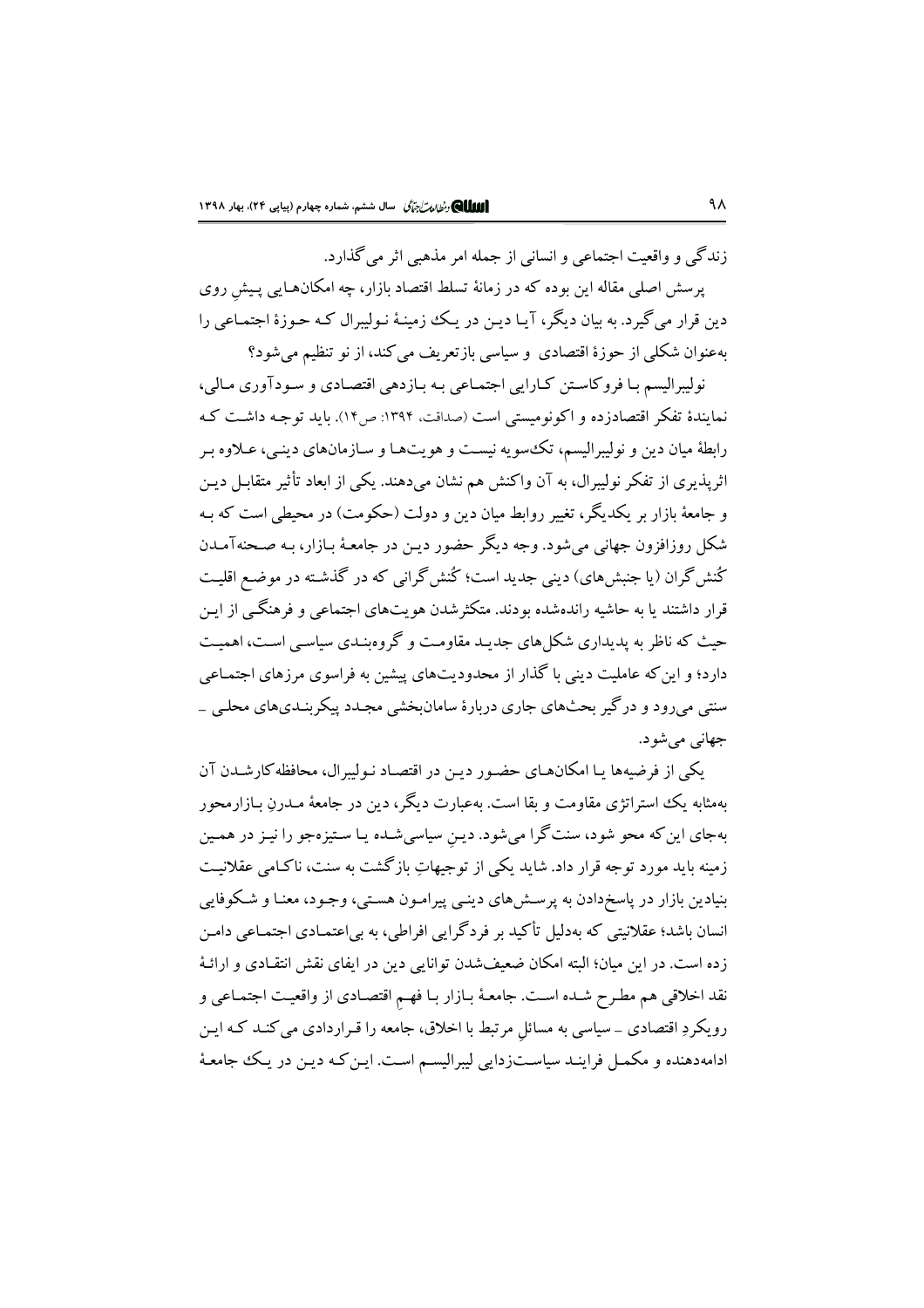قرار دادی، رقابتی، نابرابر، سیاستزدایی شده و اقتصادمحور، تا چه حد بتواند نقش انتقـادی و اخلاقی خـود را ایفـا کنـد، قابـل بحـث اسـت. در چنـین جامعـهاي، امکـان همافزايـي بنیادگرایی دینی و بنیادگرایی اقتصادی هم وجود دارد. تسلط اقتصاد بازار موجب می شـود که از هر تلاشی برای کاهش هزینههای دولت حمایت شـود. ایـن همـان جـایی اسـت کـه تأمين ديني رفاه و همچنين مؤسسات خيريه، انساندوسـتانه و جـز اين هـا جنبـهٔ ابـزاري پيـلـا می کنند. بهعبارت دیگر، در جامعهٔ بازاریشده، دولتها از خیریهها یا هـر شـکلبی از تـأمین غیردولتی رفاه حمایت می کنند تا عقبنشینی از وظایف رفاهی خـود را پنهـان کننـد. وجـه دیگرِ حضور دین در وضعیتهایی از این قبیل، دفاع از گروههـای فرودسـت جامعـه اسـت. بهطور مثال، هنگامی که منطق بازار سبب میشود تـا کـارگران، دسـتمزدی کمتـر از سـطح معیشتشان دریافت کننـد، مجـامع دینـی میتواننـد بـه صـدای نارضـایتی آنهـا در حـوزهٔ عمومی بدل شوند، یا هنگامی که یک سیستم سیاسی، رفتـاری اقتدارگرایانـه از خـود نشـان میدهد، مقامات دینی میتوانند برای تقبیح این رفتار وارد عمل شوند. در عصر نولیبرالیسم، هدف، پشتر از آنکه استثمار نیروی کبار باشد، حـذف آن بهمثابـه مقولـهای معنـادار و در نتيجه، حذف آن بهعنوان منبع مقاومت است. اين نكته از اين جهت حائز اهميت است كـه پیوند نولیبرالیسم و رویکرد مذهبی می تواند باعث شکل گیری اَشکال متعـددی از مقاومـت در شهروندان شود. قدرت گیری نولیبرالیسم، به قول «دیوید هاروی»، بـا تـلاش بـرای اعـادهٔ قـدرت طبقـاتي نخبگـان حـاكم بـر جامعـه در ارتبـاط اسـت. يـورش اقتصـاد بـازار، ضـمن کالایی کردن طبیعت، تمامی مناسبات را هم کالایی می کند و با فروکاستن ارزش انسـان بـه یک کالا، تھی شدن جامعه از ارزش های طبیعی و انسانی را بهدنبال می آورد.

در ایران نیز که همهٔ دولتهای پس از جنگ، سیاست بازار آزاد را اجرا کردهاند، سـایهٔ منطق حریص و سوداگر بازار بر رفتارهای دینی و معنـوی جامعـه غیرقابل|نکـار اسـت. طـی این سال&ا، شاهد تلفیق نولیبرالیسم اقتصـادی بـا محافظـه کاری سیاسـی بـودهایـم و بـا تقلیـل یدیدههای اجتماعی به مدل خاصی از اقتصاد و رهاکردن امر اجتماعی، تقریباً همـه چیـز در جامعهٔ ما کالایی شده است. دفاع از اقتصاد بازار در یک زمینهٔ دینی، که بـا اسـتفادهٔ ابـزاری از دین و استفادهٔ رانتی از اقتصاد همراه شـده، نـوعی بـورژوازی جدیـد در جامعـهٔ مـا یدیـد آورده است. نولیبرالیسم با وجودزدایی و هستیزدایی از جامعه و اصالتدادن بـه ارادهٔ آزاد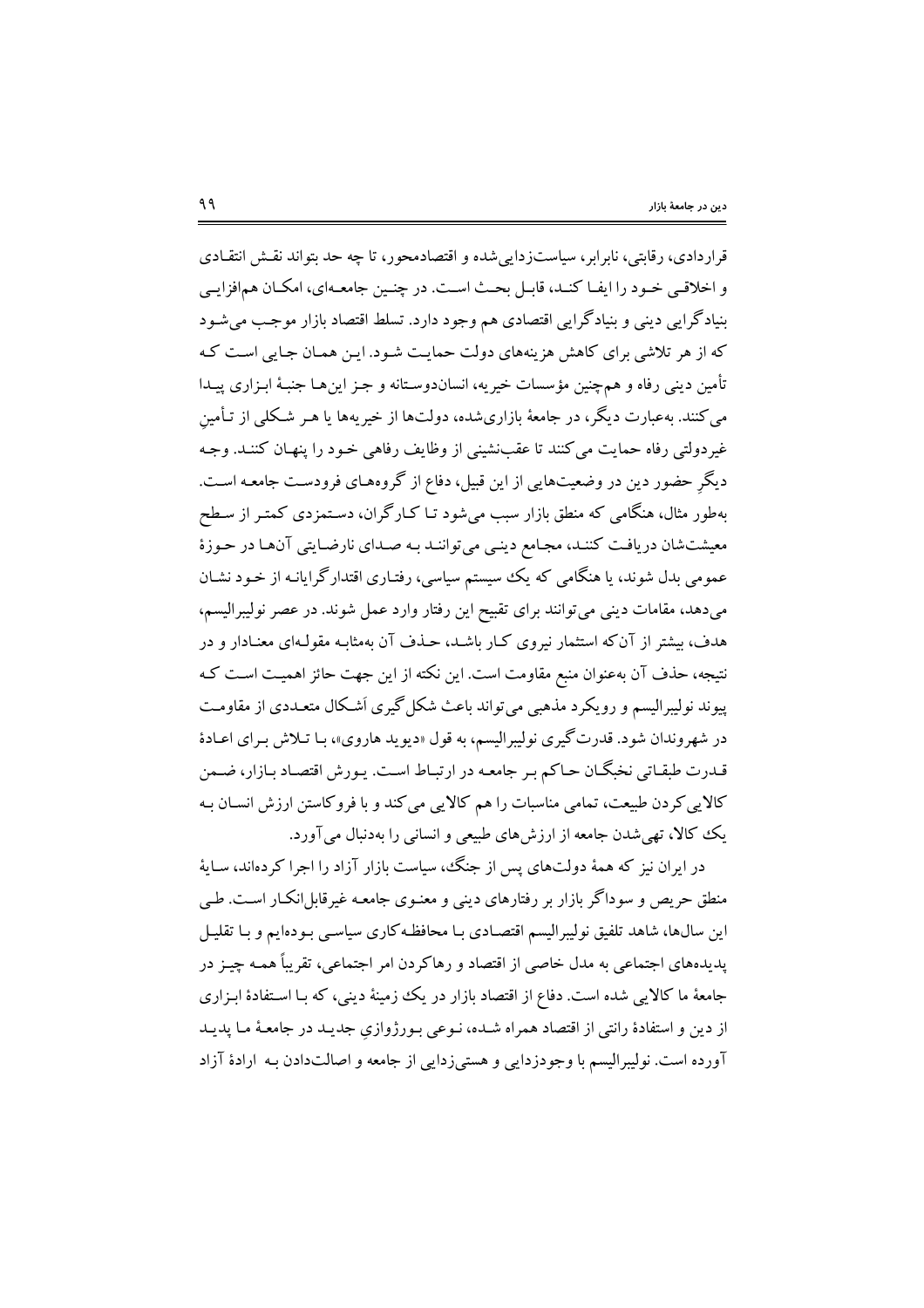فردي، مثل نيرويي از بالا و فراتر از ما بر تصورات دينبي و اخلاقي مـان اثـر گذاشـته اسـت. پدیدهٔ مهم دیگر در این عرصه، مصرف گرایی است که بهعنوان جریانی از نمادهـا، معـانی، هویتها و تعلق، با ابعاد اقتصادی، اجتماعی و فرهنگی، بحث انتخاب در حوزهٔ رفتـار دینـی را مطرح کرده و مانندِ نیرویی از پایین، دینِمان را بازشکل(دهی کـرده اسـت. اگـر از منظـر طرفداران بازار آزاد به رابطهٔ دین و بازار نظر کنیم، به این خوانش ویژه از دیـن می رسـیم: همانطور که انسان در محضر خدای خویش مسئول رفتـارش اسـت، در محضـر بـازار نیـز مسئول بدبختی یا نیک بختی خودِ است. این گزاره، مسائلی را کـه مسـتقیماً از امـر سیاسـی، اقتصادی و اجتماعی برمیخیزد، به سطح فردی تقلیل میدهد. نولیبرالیسم در جامعهٔ ما، مثـل هـر جـاي ديگـر، تـلاش كـرده بـازار را بهمثابـه اصـل حقيقـت تثبيـت كنـد. ايـن تفكـر، بـا بـازاري كردن همـهٔ جنبـههاي زنــدگي از جملــه جنبـههاي دينــي، گســترهٔ اثرگــذارياش را از حـوزهٔ اقتصـاد فراتـر بـرده و از امـور روزمـره تـا روابـط قـدرت در سـطح كـلان را دربرگرفته است.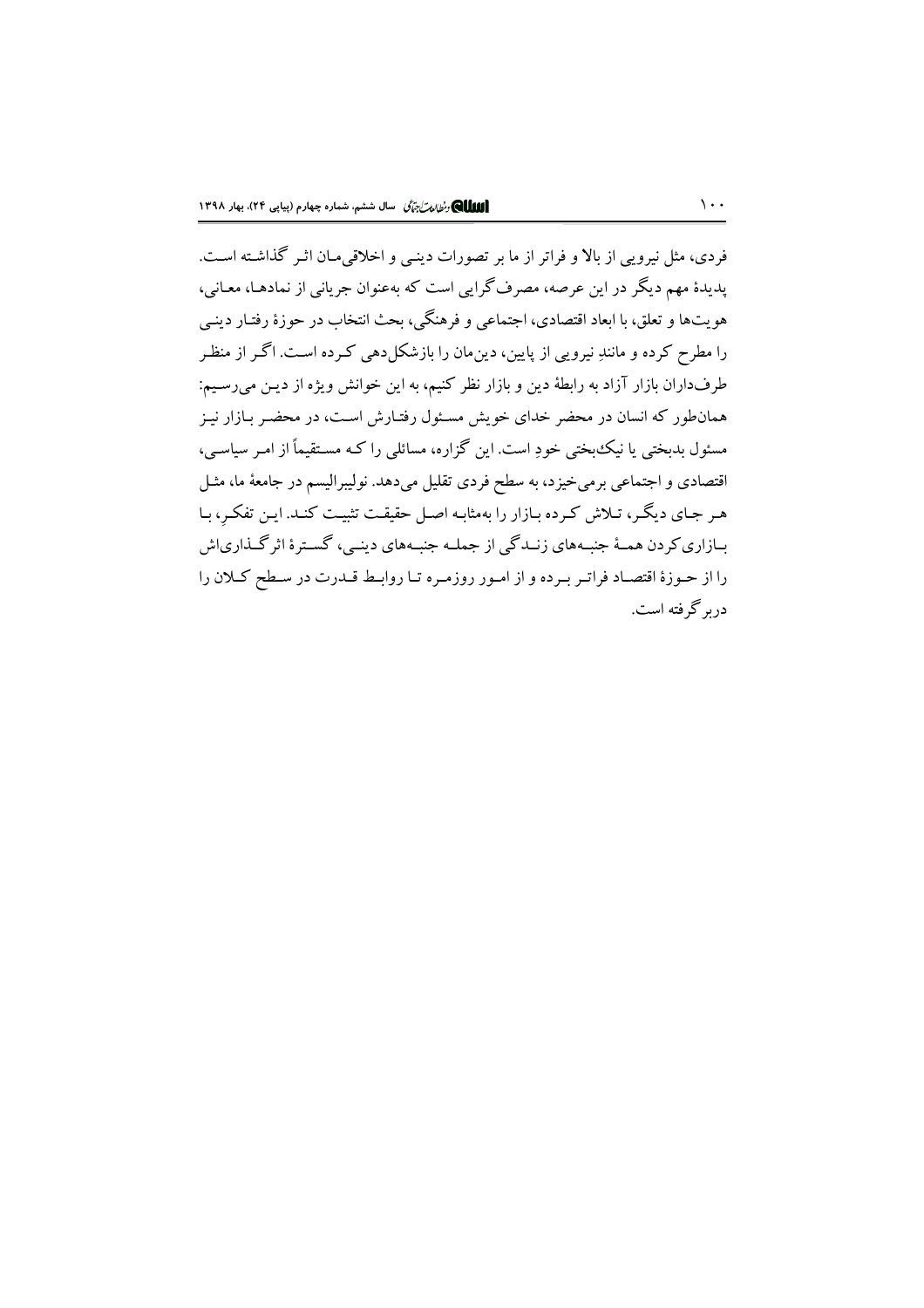۱. اباذری، یوسف (۱۳۹۲)، «بنیادگرایی بازار: تـأملی در مبـانی فلسـفی مکتـب بـازار آزاد»، مجلـهٔ مهرنامه، ش ۳۱. www.fardanews.com به نقل از: روزنامهٔ صبح نو، ۲۶ اردیبهشت. ش ۱۲۶، ص ۱۳. ۴. اسلِیتر، دُن و فرن تونکیس (۱۳۸۶)، جامعهٔ بازار: بازار و نظریهٔ اجتماعی مدرن، ترجمه: حسـین قاضيان، نشر ني. ۵. برمن، مارشال (۱۳۸۱)، تجربهٔ مدرنیته، ترجمه: مراد فرهادیور، انتشارات طرح نو. ۶. بیات، آصف (۲۰۱۸)، «خیزش فرودستان»؛ گفتوگو با سایت سندیکای ترکیه، ترجمه: مهرداد امامي، ٨ ژانو په. ۷. چپل، جیمز (۱۳۹۵)، «چپها نولیبرالیسم را نفهمیدهاند: ریشههای مذهبی نولیبرالیسم»، ترجمـه: محمد معماریان، سایت ترجمان علوم انسانی به نشانی m.tarjomaan.com ۸ حیسدری، آرش (۱۳۹۶)، «روانشناسسی، حکومتمنسدی و نولیبرالیسسم»، مجلسهٔ مطالعسات جامعهشناختي، دوره ۲۴، ش ۱. ۹. دانش، جابر (۱۳۸۶)، جامعهشناسی دین، تهران: انتشارات پژوهشگاه فرهنگ و معارف. ۱۰. دیویس، چارلز (۱۳۸۷)، دیـن و سـاختن جامعـه: جسـتارهایی در الهیـات اجتمـاعی، ترجمـه: حسن محدثي و حسين بابالحوائجي، تهران: نشر يادآوران. ۱۱. رابرتسـون، رونالـد (۱۳۸۵)، جهانیشـدن: تئوریهـای اجتمـاعی و فرهنگی، ترجمـه: کمـال

كتابنامه

- يولادي، تهران: نشر ثالث.
	- ۱۲. راغفر، حسین (۱۳۹۴)، «شریعتی و پاسخ به آینده»، روزنامهٔ شرق، ش۱۹.۳۰ ۴ آذر.
	- ۱۳. ریتزر، جورج (۱۳۹۳)، نظریههای جامعهشناسی، ترجمه: هوشنگ نایبی، تهران: نشر نبی.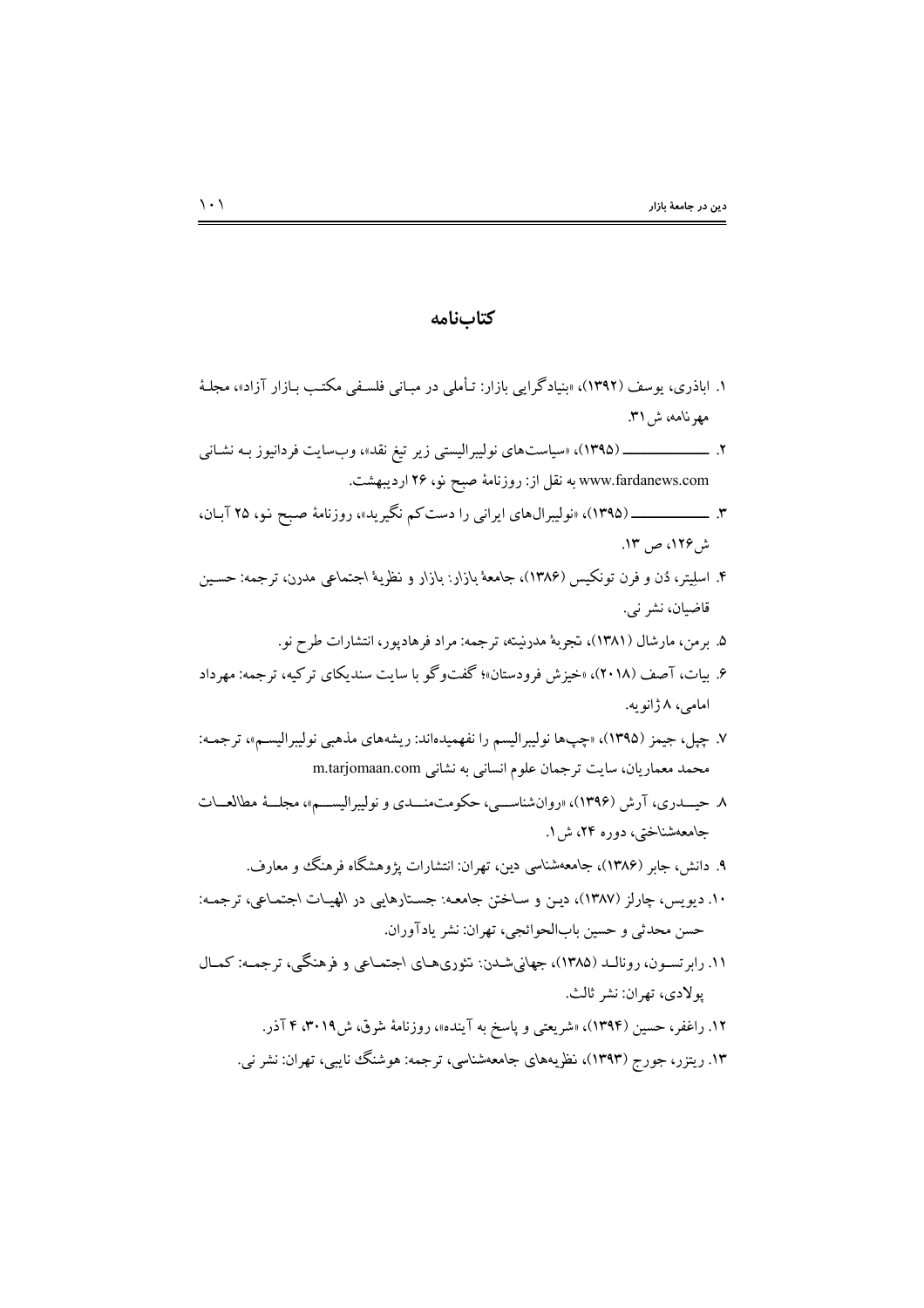- ۱۴. سیف، احمد (۱۳۸۰)، جهانیکم دن فقر و فلاکت: استراتژی تعدیل ساختاری در عمل، تهران: نشر آگاه.
- انتشارات نگاه.
	- ۱۶. صادقی، علیرضا (۱۳۹۷)، زندگی روزمرهٔ تهیدستان شهری، تهران: انتشارات آگاه.
- ١٧. صـداقت، يرويـز (١٣٩۴)، نقـدي بـر ايـدئولوژي نوليبراليســم، وبســايت نصــور بــه نشــاني www.nasour.net به نقل از روزنامهٔ کارگزاران، ۱۴ بهمن.
- ۱۸. فکوهی، ناصر (۱۳۹۶)، «نولیبرالیسم نسخهای برای اقتصاد ایران ندارد»، روزنامـهٔ فرهیـختگـان، ۱۳ تیر، ش ۲۲۹۸.
- ۱۹. کلاته ساداتی، احمد (۱۳۹۳)، «رویکردی انتقادی به نظریههای انتخاب عقلانی و بازار دینبی و نسبت اسلام با آنها»، فصلنامهٔ اندیشهٔ نوین دینی، س ۱۰، ش ۳۹.
- ۲۰. کوزر، لوئیس (۱۳۸۲)، زندگی و اندیشهٔ بزرگان جامعهشناسی، ترجمه: محسن ثلاثی، انتشارات علمي.
- ۲۱. لمکـه، تومـاس (۱۳۹۵)، نقـدي بـر خـرد سياسي فوکـو، ترجمـه: يـونس نـوربخش و محبوبـه شمشاديان، تهران: انتشارات دانشگاه امام صادق ﷺ.
- ۲۲. مالجو، محمد (۱۳۹۶)، «ائتلاف نامیمون نولیبرالیسم و محافظه کاری»، روزنامهٔ ایران، ش۷۲۷\$، ۷ اسفند.
- ۲۳. محمدی، حمدالله و فاطمه زیباکلام (۱۳۹۳)، «نقد سیاستهای نولیبرالیسم بـرای ایجـاد هویـت نوين در دانشگاه»، فصلنامهٔ مطالعات ملي، س۱۵، ش ۱.
- ۲۴. نوربخش، یونس و صدیقه سلطانیان (۱۳۸۹)، «جهانیشدن و چالشهای دینی و ملی حاصل از آن»، فصلنامهٔ روابط خارجی، س ۲، ش۳.
	- ٢۵. وبر، ماكس (١٣٨۴)، دين، قدرت، جامعه، ترجمه: احمد تدين، تهران: نشر هرمس.
- ۲۶. ودادهیـر، ابـوعلی (۱۳۸۲)، «بـازار بهمثابـه یـک واقعیـت اجتمـاعی»، فصـلنامهٔ علـوم انسـانی و اجتماعی دانشگاه تیریز، ش۱۴.
	- ۲۷. ویلم، ژان پل (۱۳۸۶)، جامعهشناسی ادیان، ترجمه: عبدالرحیم گواهی، تهران: نشر علم. ۲۸. هاروي، ديويد (۱۳۹۷)، امپرياليسم جديد، ترجمه: حسين رحمتي، تهران: نشر اختران.